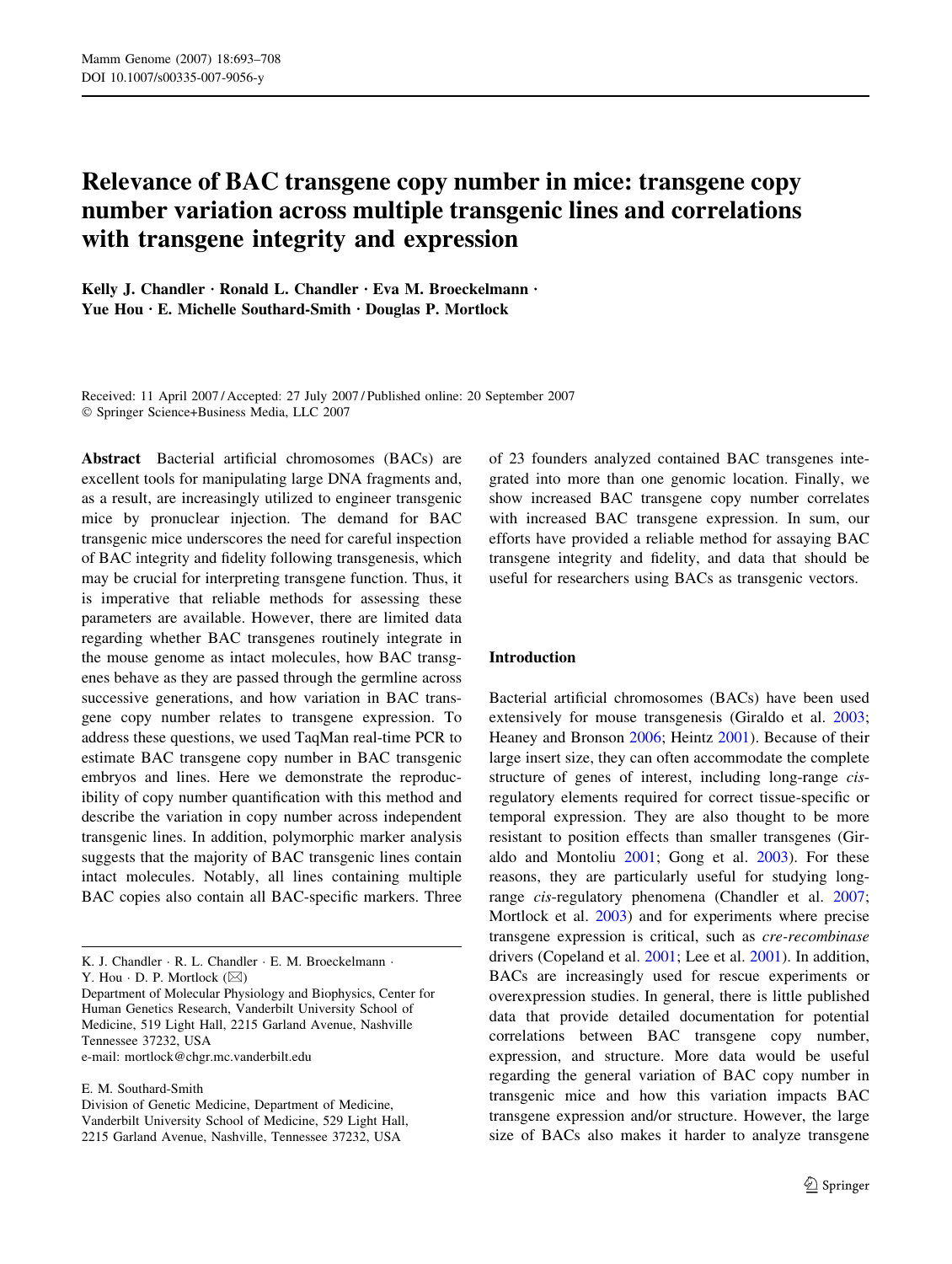structure following integration into the genome. Founder animals or their transgenic progeny can provide large amounts of DNA for Southern blot analysis, although for some developmental studies where transgenic embryos generated by pronuclear injection are analyzed ''transiently,'' little DNA (e.g., from yolk sacs) is usually available for analysis. PCR-based methods, while limited in scope to analyze large-scale transgene structure, can be useful for estimating transgene copy number. Quantitative

PCR (Q-PCR) can also be easily applied to many DNA samples in parallel and provides results faster than traditional Southern blotting, with similar accuracy as we and others have shown (Ballester et al. [2004](#page-14-0)). Our laboratory uses BAC transgenes to study long-

range cis-regulatory elements of the BMP family genes Gdf6, Bmp2, and Bmp4. The nature of these experiments depends on verification of BAC transgene structure following transgenesis in mice. Toward this end we have generated numerous BAC transgenic mice using standard pronuclear injection methods and with several unique BAC transgenes that were useful for documenting trends in BAC copy number and integrity across independently created transgenic mice. In this article we present a straightforward method for estimating BAC transgene copy number in multiple Bmp2 and Bmp4 BAC transgenic lines and embryos using quantitative real-time PCR. In all, we analyzed copy number in 78 transiently generated BAC transgenic embryos or liveborn animals created by pronuclear injection and in 317 transgenic mice from 26 separate breeding lines established from liveborn founders. Eleven distinct Bmp2 and Bmp4 BAC constructs were used to generate this data. To our knowledge this is the most extensive analysis to date of copy number in BAC transgenic mice. Our method relies on comparing data from transgenic samples to a standard curve of calibrator samples that are generated by diluting purified BAC DNA over a range of known concentrations into wild-type mouse genomic DNA. This method is robust, conceptually simple, and amenable to processing large numbers of purified tail DNA samples in parallel. Our data allowed us to confirm stability of several BAC transgenic lines through germline transmission and to correlate copy number with strength of transgene expression. We also observed that transgenic lines carrying multiple BAC copies most likely carry one or more full-length BAC molecules. In general, transgene copy number was fixed in subsequent generations following germline transmission; however, we noticed several examples of striking discrepancies between founder copy number estimates and their transgenic progeny. We also clearly identified several founder animals that each transmitted two independently segregating transgene insertions. Although BACs are extremely

useful as transgenic vectors and it is very feasible to create transgenic BAC lines that carry multiple, complete BAC molecules, BAC fragmentation and integration of BACs into separate genomic locations were observed at a frequency of  $17\%$  (3/18) and  $12\%$  (3/26), respectively. In summary, the monitoring of BAC transgene copy number can add useful information when interpreting BAC transgene expression and confirming stability of integrations through the germline.

# Materials and methods

# Transgenic mice

Bacterial artificial chromosome (BAC) vectors were modified using homologous recombination in E. coli essentially as previously described (Mortlock et al. [2003](#page-15-0)) to contain a lacZ:Neo ( $\beta$ -geo) fusion cassette into the *Bmp2* or *Bmp4* transcription unit. Briefly, mouse Bmp2 BACs RP23- 85O11 (239,101 kb) and RP23-409L24 (209,640 kb) were modified as previously described (Chandler et al. [2007](#page-14-0)). Mouse Bmp4 BACs RP23-26C16 (227,097 kb) and RP23- 145J23 (227,220 kb) were modified by inserting a GFP- (IRES)- $\beta$ -geo cassette into the ATG start codon of *Bmp4*. Purified BAC DNA constructs were used for pronuclear injections to generate founder embryos or lines as previously described (Chandler et al. [2007](#page-14-0)). In brief, BAC DNA was harvested from 1 L of bacterial culture by alkaline lysis and subsequently purified using cesium chloride density centrifugation. Ethidium bromide was removed from purified BAC DNA by butanol extractions and BAC DNA was dialyzed against 3 L of microinjection buffer (10 mM Tris-HCl [pH 7.4], 0.15 mM EDTA [pH 8.0]) using 10,000-molecular-weight-cutoff Slide-A-Lyzer dialysis cassettes (Pierce) followed by additional dialysis and concentration of BAC DNA with 30,000-molecularweight-cutoff Centriprep centrifugal filter devices (Millipore) to reduce the DNA solution final volume to less than  $500$   $\mu$ l. BAC DNA samples were quantified as follows: digests with a rare-cutting restriction enzyme (NruI) were analyzed by pulsed-field gel electrophoresis in 1% agarose/  $0.5 \times$  Tris-Borate-EDTA buffer for 15 h at 18°C (6 V/cm, 0.2–22-s switch time) alongside known quantities of lambda DNA-HindIII digests as mass standards. To determine BAC DNA concentration, the gel was stained with ethidium bromide and Quantity One<sup> $\&$ </sup> software (Bio-Rad) was used to quantify BAC DNA bands by comparison to a standard curve of the lambda DNA-HindIII band intensities. The stock concentration of uncut BAC DNA was back-calculated based on these estimates. Purified, circular BAC DNA was diluted to  $1$  ng/ $\mu$ l in microinjection buffer and used for pronuclear injections.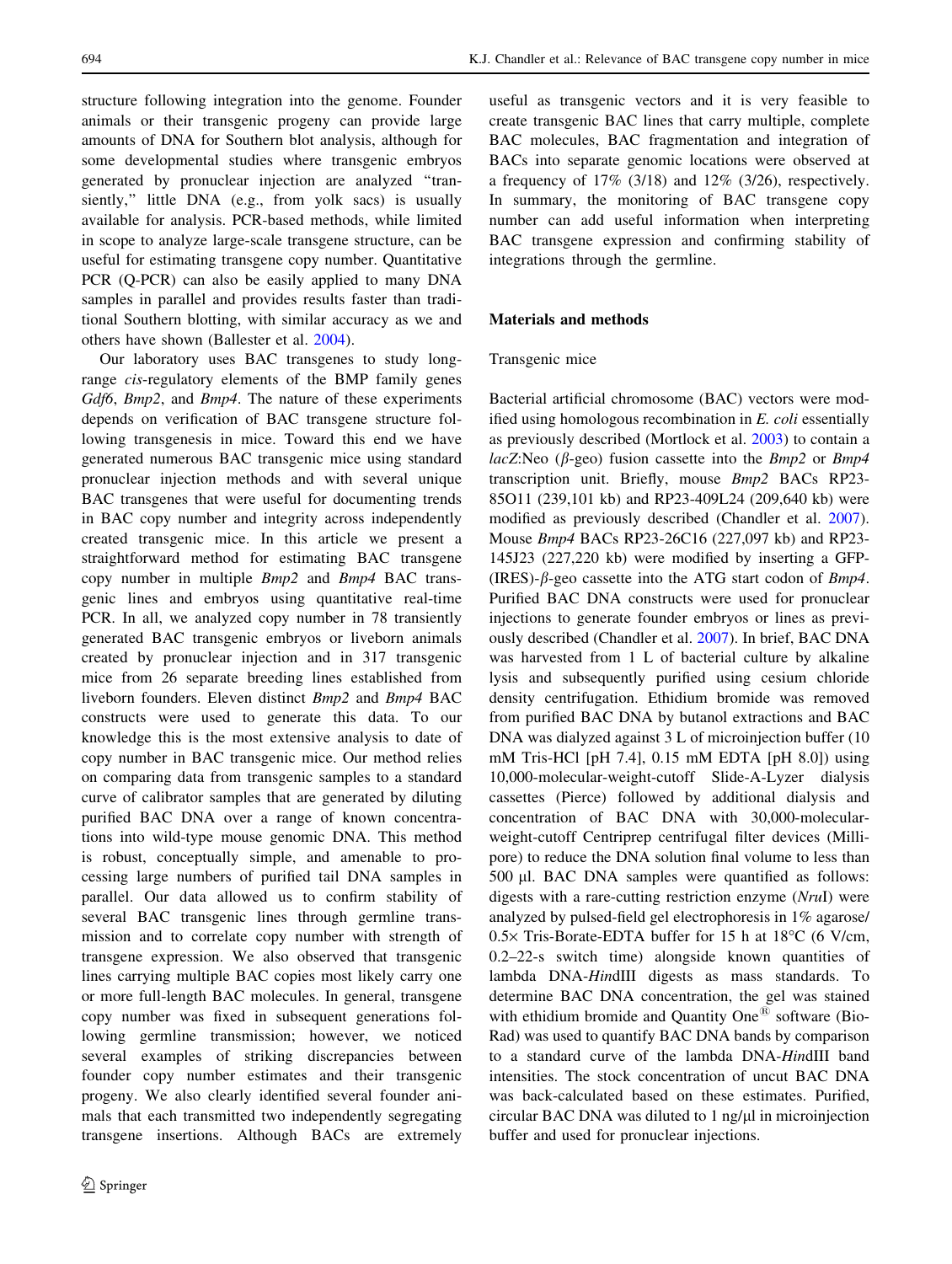### DNA isolation

DNA was extracted from mice tail biopsies or embryonic yolk sacs by overnight digestion in 500 µl of proteinase K buffer (10 mM Tris-HCl [pH 8.0], 100 mM NaCl, 10 mM EDTA [pH 8.0], 0.5% sodium dodecyl sulfate, 0.25 mg/ml proteinase K) with occasional vortexing. Following digestion,  $250 \mu l$  of phenol and  $250 \mu l$  of chloroform were added followed by vigorous vortexing to ensure thorough mixing of phenol:chloroform with the sample. Samples were immediately subjected to microcentrifugation at 16,249 rcf for 4 min to allow separation of the aqueous and organic layers. The aqueous layer was removed with a wide-bore pipette tip, paying careful attention to avoid the interface. Ethanol precipitation of the aqueous layer was performed and DNA pellets were washed with 70% ethanol followed by resuspension overnight in 200 µl (tail DNA) or 100 ll (yolk sac DNA) of TE (pH 7.4). Genomic DNA samples were quantified on a UV spectrophotometer at 260 nm and diluted to  $10$  ng/ $\mu$ l for real-time PCR.

# Standard curve samples for real-time PCR

To create a standard curve of real-time PCR data from known amounts of BAC template, supercoiled BAC DNA was isolated by cesium chloride density centrifugation and quantified via gel electrophoresis, by comparing intensity of restriction-digested BAC DNA bands to lambda DNA-HindIII mass standards as described for the preparation of BAC DNA for pronuclear injections. Then, twofold dilutions of BAC DNA were spiked into  $10$  ng/ $\mu$ l genomic DNA (final concentration) that had been isolated from a  $C57BL6J \times DBA2J$  F1 mouse liver by methods described above and quantified by UV spectrophotometry at 260 nm. This created a series of standard samples such that the ratio of BAC molecules ranged from approximately 1 to approximately 48 BAC copies per diploid mouse genome. Copy number standards were exposed to at least one freeze-thaw cycle prior to use, since tail and yolk sac DNA samples were also freeze-thawed before analysis.

# Real-time PCR

Custom TaqMan $^{(8)}$  Assays-by-Design were used to generate primer and probe sets for Neo (present in  $\beta$ -geo fusion gene) and the mouse Jun gene (control) Applied Biosystems Inc. (ABI) Assay IDs 185300786 and Mm00495062\_s1. The following primer pairs and probes were used: for Neo assay, forward primer: (5'-AT-GACTGGGCACAACAGACAAT-3'); reverse primer: (5'-CGCTGACAGCCGGAACAC-3'); probe:  $(5'$ -FAM-CTGCTCTGATGCCGC-3'); for Jun assay, forward

#### primer: -GAGTGCTAGCGGAGTCTTAACC-3'); reverse primer: -CTCCAGACGGCAGTGCTT-3'); probe: (5'-FAM-CTGAGCCCTCCTCCCC-3').

Real-time PCR was performed on a GenAmp 9700 thermocycler and plates were scanned using the ABI  $PRISM^{\textcircled{\tiny{R}}}$  7900HT sequence detection system. Two microliters (20 ng) of genomic DNA samples or copy number standards were analyzed in a 10-µl reaction volume with either primer-probe set (Neo, Jun). In addition, no-template controls were included in each experiment. All reactions were performed in duplicate or triplicate.

### Copy number estimation

Copy number estimates were derived from  $\Delta$ Ct values for standard curve samples. To calculate  $\Delta$ Ct values, the average of duplicate Ct values generated with the Neo probe was subtracted from the average Jun Ct value. Using the scatterplot chart function in Microsoft Excel,  $\Delta$ Ct values for each standard were plotted (on the Y axis) against the known copy number of each standard (on the  $X$  axis) using a logarithmic scale. A logarithmic regression trendline and its corresponding equation were then generated to fit the slope. The resulting equation of the form  $y = (slope)ln(x) + y$  intercept was used to estimate copy number of samples based on the  $\Delta$ Ct value. To solve for copy number  $(x)$ , the base of the natural logarithm was raised to the power of  $x$  and multiplied by 2 to account for a diploid genome (estimated copy num $ber = 2e^{((\Delta Ct - y \text{ intercept})/slope)})$ .

Quantitative dot-blot hybridization

Genomic DNA samples were extracted from liver samples isolated from liveborn transgenic mice using standard genomic liver DNA isolation methods described above. Copy number values for the IRES- $\beta$ -geo cassette were confirmed by dot-blot Southern hybridization using the following method: Copy number estimates were derived from standard curve samples. Standard curve samples were  $C57BL/6J \times DBA/2J$  F1 hybrid genomic DNA samples spiked with known quantities of pIBG-Ftet plasmid DNA samples diluted to copy number equivalents (1, 2, 4, 8, 16, 32, 64, and 128 copies per diploid genome). Fifty microliters of standard curve and genomic DNA samples containing 10  $\mu$ g of total DNA was added to 150  $\mu$ l of denaturing solution (0.01 M EDTA [pH 8.0], 0.53 N NaOH). Samples were incubated at 95°C for 5 min and then placed on wet ice for 2 min. A Zeta-Probe GT membrane (Bio-Rad) was briefly washed twice with  $H<sub>2</sub>O$  then once with 0.4 N NaOH for 5 min. The prewashed membrane was placed on a 96-well Minifold Vacuum Filtration Manifold apparatus (Schleicher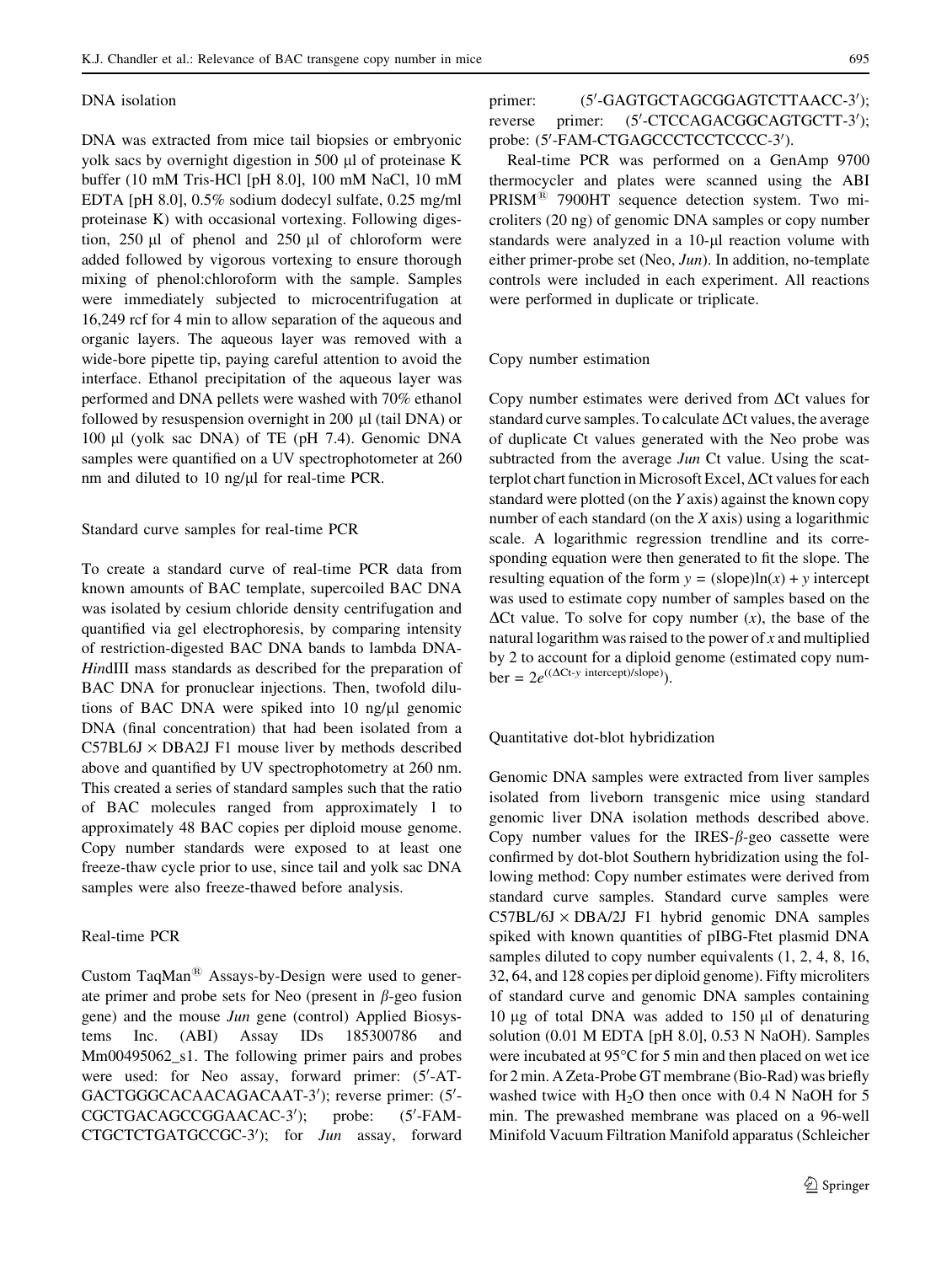and Schuell), and the apparatus was assembled according to the manufacturer's instructions. Denatured DNA samples  $(200 \mu)$  total volume for each) were loaded onto the vacuum manifold and incubated for 30 min at room temperature. Following incubation, samples were vacuum filtered for 5 min until all of the samples had passed through the membrane. The membrane was then neutralized with 0.2 M Tris-HCl [pH 7.5],  $2 \times$  SSC ( $1 \times$  SSC is 0.15 M NaCl, 0.015 M sodium citrate) for 10 min and baked for 30 min at  $80^{\circ}$ C. Control genomic probe used in hybridizations was generated by PCR amplification of mouse genomic DNA using primers specific to the 3' UTR of mouse Gdf6 (forward prime: 5'-AAGCATGGAAAGAGGATGAAAGGG-3'; reverse primer: -CGACCTCCAGTAACTTTAGTGTTGTCA-3') and subsequent cloning into pCRII-TOPO (Invitrogen) followed by restriction enzyme digestion with NotI and SpeI to isolate an approximately 937-bp fragment. The transgenespecific probe used in hybridizations was generated from a 4.7-kb XbaI fragment containing the IRES- $\beta$ -geo cassette from pIBG-Ftet (described above). Both control and transgene-specific probes were labeled using Ready-to-Go labeling beads (Amersham) and  $\int^{\alpha-32} P \cdot d\cdot d\cdot$  (Amersham). For control probe hybridizations, the membrane was washed twice with sterile  $H_2O$  and hybridized for 3 h with Rapid-Hyb buffer (Amersham) according to the manufacturer's instructions. The membrane was then exposed to a Kodak phosphor-imaging screen for 5 days and imaged using a Pharos FX imaging system and Quantity One<sup>®</sup> software (Bio-Rad). Immediately following exposure, the membrane was placed in strip buffer (10 mM Tris-HCl [pH 7.6], 1 mM EDTA [pH 8.0], 1% sodium dodecyl sulfate) and boiled for 10 min to remove bound probe. The membrane was neutralized and baked (described above), then processed for transgene-specific probe hybridization. Again, the membrane was washed twice with sterile  $H_2O$  and hybridized for 3 h with Rapid-Hyb buffer (Amersham) according to the manufacturer's instructions. The membrane was then exposed to a Kodak phosphor-imaging screen for 16 h and imaged using a Pharos FX imaging system and software (Bio-Rad). For both control probe and transgene-specific hybridizations, triplicate standard curve and genomic DNA samples were measured using Quantity One software. Copy number estimates were derived from standard curve samples. Control genomic probe hybridizations were used to calibrate total input DNA.

Preparation of agarose-embedded high molecularweight DNA from BAC transgenic embryos

Mouse embryonic fibroblasts (MEFs) used for the generation of agarose-embedded high-molecular-weight DNA were isolated and cultured from e13.5 embryos generated by crossing BAC transgenic males with wild-type Crl:CD1(ICR) females as described previously (Chandler et al. [2007](#page-14-0)). Cells were embedded in 0.75% low-meltingpoint agarose (Invitrogen) using agarose plug molds (Bio-Rad) prior to restriction enzyme digestion and pulsed-field gel electrophoresis.

Southern analysis of high-molecular-weight transgenic DNA

Agarose plugs (isolated as described above) were washed twice in 50 ml of TEX buffer (10 mM Tris-HCl [pH 8.0], 1 mM EDTA [pH 8.0], 0.01% Triton X-100) and once in 50 ml of TE (pH 8.0) (10 mM Tris-HCl [pH 8.0], 1 mM EDTA [pH 8.0]) at room temperature with agitation. Plugs were then transferred to 2-ml screw cap tubes (1 plug per tube) and equilibrated for 30 min at room temperature in 2 ml of  $1\times$ restriction enzyme buffer (NEB) containing 10 mM spermidine trihydrochloride with agitation. Once equilibrated, the solution was replaced with 800  $\mu$ l of 1 $\times$  restriction enzyme buffer containing 10 mM spermidine trihydrochloride and 200 units of *MluI* (NEB) and incubated for 6–8 h at  $4^{\circ}$ C on a three-dimensional rotator (Lab-line) to allow the enzyme to infiltrate the agarose plug. After 6–8 h, the tubes were transferred to a  $37^{\circ}$ C incubator and incubated for 12–16 h with agitation. Plugs were then washed twice in 2 ml of TEX buffer at 4°C for 30 min each with agitation and equilibrated at room temperature in 2 ml of  $0.5 \times$  Tris-Borate-EDTA gel electrophoresis buffer. Restriction-digested high-molecularweight DNA was then resolved by pulsed-field gel electrophoresis in 1% agarose/0.5× Tris-Borate-EDTA buffer for 20 h at 15°C (6 V/cm, 6–80-s switch time). DNA fragments were depurinated with 0.25 M HCl for 20 min and transferred by alkaline capillary transfer onto a Zeta-Probe GT membrane (Bio-Rad) with 0.4 N NaOH for 24 h. The membrane was neutralized with  $0.2$  M Tris-HCl [pH  $7.5$ ],  $2 \times$  SSC ( $1 \times$  SSC is 0.15 M NaCl, 0.015 M sodium citrate) for 10 min and baked for 30 min at 80°C. Probe used in hybridizations was generated from a 4.7-kb XbaI fragment containing the IRES- $\beta$ -geo cassette from the pIBG-Ftet (described above) and was labeled using Ready-to-Go labeling beads (Amersham) and [<sup> $\alpha$ -32</sup>P]dCTP (Amersham). Membranes were washed twice with sterile  $H_2O$  and hybridized for 3 h with Rapid-Hyb buffer (Amersham) according to the manufacturer's instructions. Membranes were exposed to a Kodak phosphor-imaging screen for 16 h and imaged using a Pharos FX imaging system and Quantity One software.

Expression analysis of transgenic mice

To generate embryos for XGal staining, transgenic male mice were crossed to Crl:CD1(ICR) female mice to obtain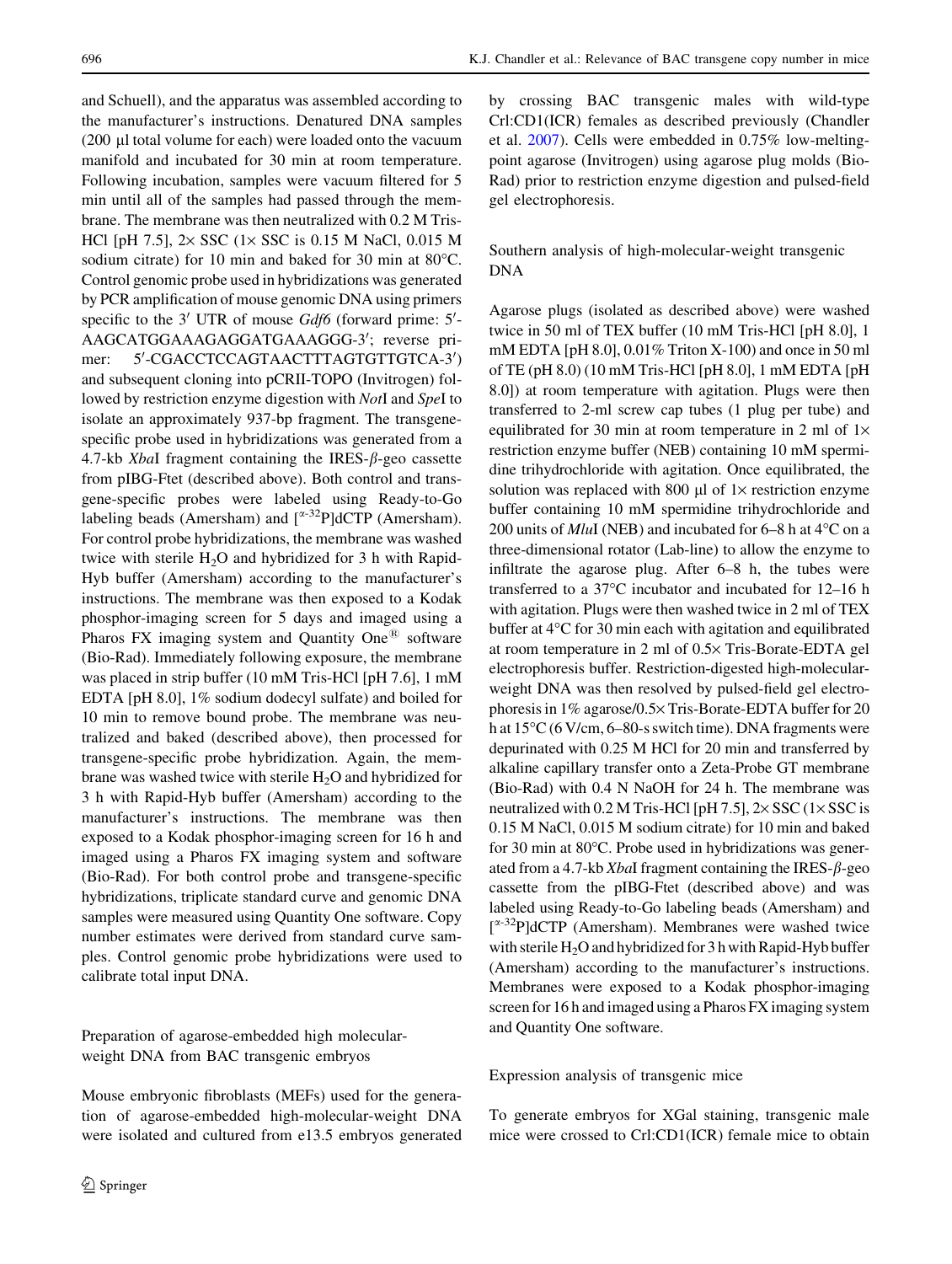| Target      | Primer name     | Forward primer $(5'$ -3')   | Reverse primer $(5'$ -3')         |  |
|-------------|-----------------|-----------------------------|-----------------------------------|--|
| $5'$ Flank  | D14Mit60        | AGGCTGCCCATAAAAGGG          | <b>GTTTGTGCTAATGTTCTCATCTGG</b>   |  |
|             | $D14M$ it $141$ | <b>CCAGCATTCCGAAGTCATTT</b> | AGGGAAAGAAGACAGCACGA              |  |
| $3'$ Flank  | D14Mit56        | TGGCAAAGTTTTTTTTTTCCC       | <b>TCTGGGTAGAACTGTAATAGCACA</b>   |  |
|             | D14Mit212       | AACATGTGCACTGGAACAATG       | <b>TCATTTATCAATTTACTTTGGTGAGG</b> |  |
| 5' Internal | C8              | <b>AGATACTCTAGCTGGGGC</b>   | <b>GCTGTGCACGATTGTTA</b>          |  |
|             | E8              | CAATCCCCAGCTCAAAAC          | <b>GGAAGGTAGCTTTCCATC</b>         |  |
|             | A <sup>9</sup>  | CCATTACCCAGTCATGAC          | AAGTAAGCCATTGCCTC                 |  |
|             | C9              | <b>ACAGCTCACAGTTTGAGC</b>   | <b>AGGTGTGTGAACTTGAAC</b>         |  |
|             | E <sub>9</sub>  | CAGGGTATCAACAGGAAC          | CATGTAGCTAAATCTTGCC               |  |
|             | G <sub>9</sub>  | <b>CTGATGCTTCAAGTTACAC</b>  | CAAAGTTCCTTCTGAGGT                |  |
|             | C11             | <b>ACAGCAAAGGTCTCAGAC</b>   | <b>GGGGTTTCAGCTCAGTAA</b>         |  |
|             | E11             | CTTGGCCCATTTCTTTAC          | <b>AGTGTGCATGTATGTGCA</b>         |  |
| Overlap     | G <sub>6</sub>  | <b>TAGCTCCAGCACTTTGG</b>    | CAGAAGACAAGGTCATTCT               |  |
|             | A7              | TGAGGGACAAGCAGTAGT          | <b>TTACAGCCTCCAATCCA</b>          |  |
| 3' Internal | A <sub>1</sub>  | CATGTGAGATCTAGGCTC          | CAGGCTGATAGTTCCTAAG               |  |
|             | E1              | <b>AGAACACTGGCTGCTCTT</b>   | <b>GCTTGCTTGTATGTCATG</b>         |  |
|             | G1              | AGCAACAGCATCTTCTGG          | <b>GATGGCACTCATGCACTC</b>         |  |
|             | A <sub>2</sub>  | <b>GGTATCTGCATACACATGC</b>  | <b>CCAAACAGTGACCACTTT</b>         |  |
|             | A <sub>3</sub>  | <b>GTTGAGATTCTATTGTCCC</b>  | <b>GTCTCAGAAATGTTGAGAAG</b>       |  |
|             | E <sub>3</sub>  | GTCTCAGAAATGTTGAGAAG        | ACGGAATTATTGGTAGCC                |  |
|             | G <sub>3</sub>  | AGAAACCCATAGGGCTG           | <b>AGATGAGTGTTCCCCTTA</b>         |  |
|             | $\mathbf{1}$    | <b>GTACGTGTTTCTCAGACTC</b>  | CTGATTTGAGTTTCCTATC               |  |
|             | 11              | <b>GTCCTCCATTTCTTCTT</b>    | <b>GGCTCGATACAGAAAGCT</b>         |  |
|             | E <sub>5</sub>  | TTTCAACCATGAGTGGT           | CATACACACTTGCATGCT                |  |
|             | A6              | <b>GGCATGGCATACACACTA</b>   | CGCCTGGTAGGATGTACT                |  |

Table 1 Primer sequences used for polymorphic marker analysis

timed pregnancies. Pregnant mice were killed by  $CO<sub>2</sub>$ inhalation and their embryos were harvested for XGal staining to detect *lacZ* expression. In brief, embryos were dissected into  $1\times$  phosphate-buffered saline (PBS) on ice then fixed with  $10\%$  neutral buffered formalin at  $4^{\circ}$ C with agitation. Embryos older than e14.5 were bisected to allow for reagent penetration after fixation. Next, embryos were processed for XGal staining essentially as described (DiLeone et al. [1998\)](#page-14-0) with two minor changes: (1) 0.6 mg/ ml XGal was used and (2) embryos were stained overnight at room temperature with agitation.

# Polymorphic marker analysis of Bmp4 BACs

Polymorphic marker analysis was performed along the length of each BAC using primers designed to amplify simple tandem repeats (STRs) that are polymorphic between C57BL/6J and DBA/2J strains. Because the BACs were derived from the C57BL/6J strain and the transgenic founders were (C57BL/6J  $\times$  DBA/2J)  $F_2$  hybrids, we could identify some transgenic founders that were fortuitously homozygous for DBA/2J alleles at the *Bmp4* locus by genotyping STR markers flanking the Bmp4 region but outside the BACs. For some lines, animals were backcrossed to DBA/2J mice to generate the required DBA/2J homozygotes. Once we identified mice that were DBA/2J homozygotes for flanking STRs, markers designed to assay the C57BL/6J-derived BAC were used to interrogate the integrity of the transgene. The flanking markers (centromeric: D14Mit212, D14Mit56; telomeric: D14Mit141, D14Mit60) were identified using the JAX MGI database (www.informatics.jax.org). Internal STRs were identified within the BAC insert sequences obtained from the UCSC genome browser using custom software, and a subset of polymorphic STRs were identified by comparing PCR products from C57BL6/J and DBA/2J DNA samples for length differences. Primers were designed to amplify polymorphic STRs in both the flanking sequence and internal sequence (Table 1). Simple tandem repeat (STR) markers internal to the BMP BACs used in this study were identified by custom algorithms (K.M. Bradley and J.R. Smith) set to screen for tandem repeats with a sequence range of 2–6 and a minimum number of ten repeats present. Primers flanking these repeats were designed to amplify PCR products of less than 275 bp, which were then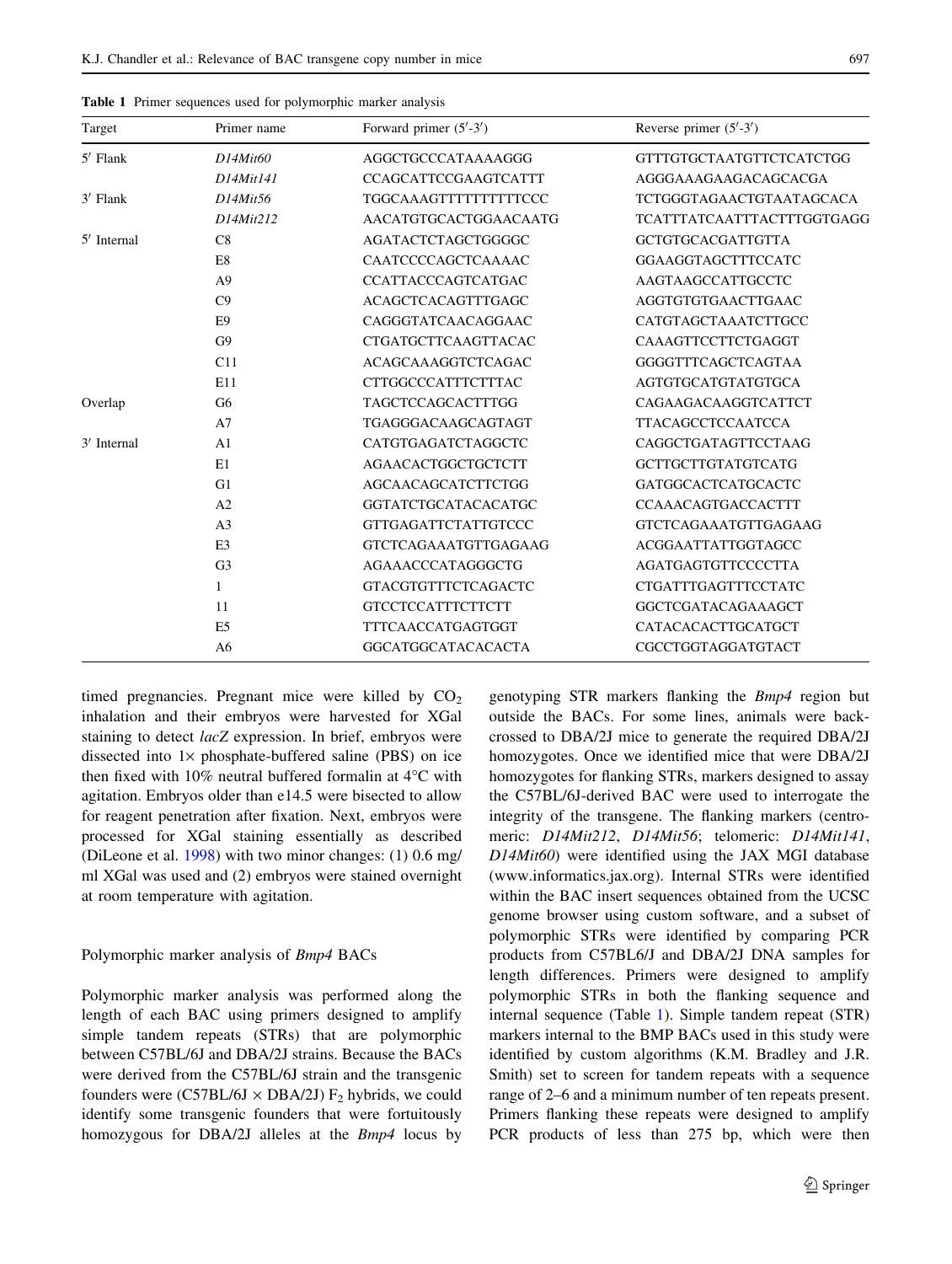

Fig. 1 BAC DNA copy number standards generate reproducible curves in real-time PCR. a Amplification plot depicting the Neo (blue) and Jun (purple) results for the copy number standards. As expected, each standard is approximately one cycle apart for the Neo assay and amplification plots are similar for all standards for the Jun assay. b Copy number standards were used to generate standard

screened for length variations between C57BL/6J and DBA/2J mouse strains by electrophoresis on nondenaturing polyacrylamide gels (Deal et al. [2006](#page-14-0)). STR PCR products that displayed detectable variations in length were used to evaluate the presence of C57BL/6J Bmp4 BAC sequences in transgenic animals.

# **Results**

Validation of method for estimating BAC copy number by real-time PCR

Accurate estimation of copy number in unknown samples relies on the use of accurate standards and an effective linear range of detection. Our estimations were based on comparisons to a standard curve. We reasoned that by comparing samples of unknown copy number to a range of DNA copy number standards, each made with the same amount of mouse genomic DNA spiked with varying amounts of purified BAC DNA, we would be able to extrapolate copy number estimates in a manner that would help control for differences in amplification efficiency between PCR assays. This curve comprised real-time PCR data from standard template samples that contained twofold dilutions of known quantities of BAC DNA in the same concentration of mouse genomic DNA. The BAC dilutions were designed to represent a range of approximately 1–48 copies of BAC molecules per diploid genome. For each standard, Ct values were generated using both an assay specific to the transgene (Neo) and an assay for a nontransgenic control gene (Jun). Amplification plots of

curves in real-time PCR using Neo and Jun primer/probe sets on two independent days (filled boxes = day 1, empty boxes = day 2). Replicate experiments indicate that the copy number standards provide highly reproducible standard curves  $(R^2 = 0.9999,$  $R^{2}$  = 0.9976) for estimating copy number of experimental samples

the BAC copy number standards showed that all standards amplified similarly for the internal control  $(Jun)$  and that standards showed a stepwise one-cycle difference in Neo assay profiles, as expected (Fig. 1a).  $\Delta$ Ct values were plotted to generate a standard curve. Standard curves were highly similar in independent experiments with coefficients of determination  $(R^2)$  close to 1, indicating that the dilutions were made accurately, gave consistent results, and could be used to generate curve equations for estimating copy number from actual transgenic animals (Fig. 1b). Therefore, the copy number standards provided a method for generating robust standard curves.

We then tested dilutions of experimental samples to examine whether copy number estimates varied substantially depending on the amount of input genomic DNA used as template. Twofold dilutions of genomic DNA were prepared from two independent BAC transgenic animals from different lines and used as templates for real-time PCR (Fig. [2\)](#page-6-0). This indicated that copy number estimates varied little over a linear range of input DNA from 4 to 32 ng. Therefore, 20 ng of genomic DNA (based on spectrophotometer readings) was used as input DNA for PCR because copy number estimates varied little with this amount of input DNA. Likewise, 20 ng of mouse DNA was used in the standard samples. We performed our initial real-time PCR experiments in triplicate and found very close data points across replicates. Therefore, we reasoned that if there was no significant difference between performing the experiment in duplicate reactions versus triplicate reactions, we would perform the remainder of our experiments in duplicate. To verify that there was no significant difference between the experiments performed in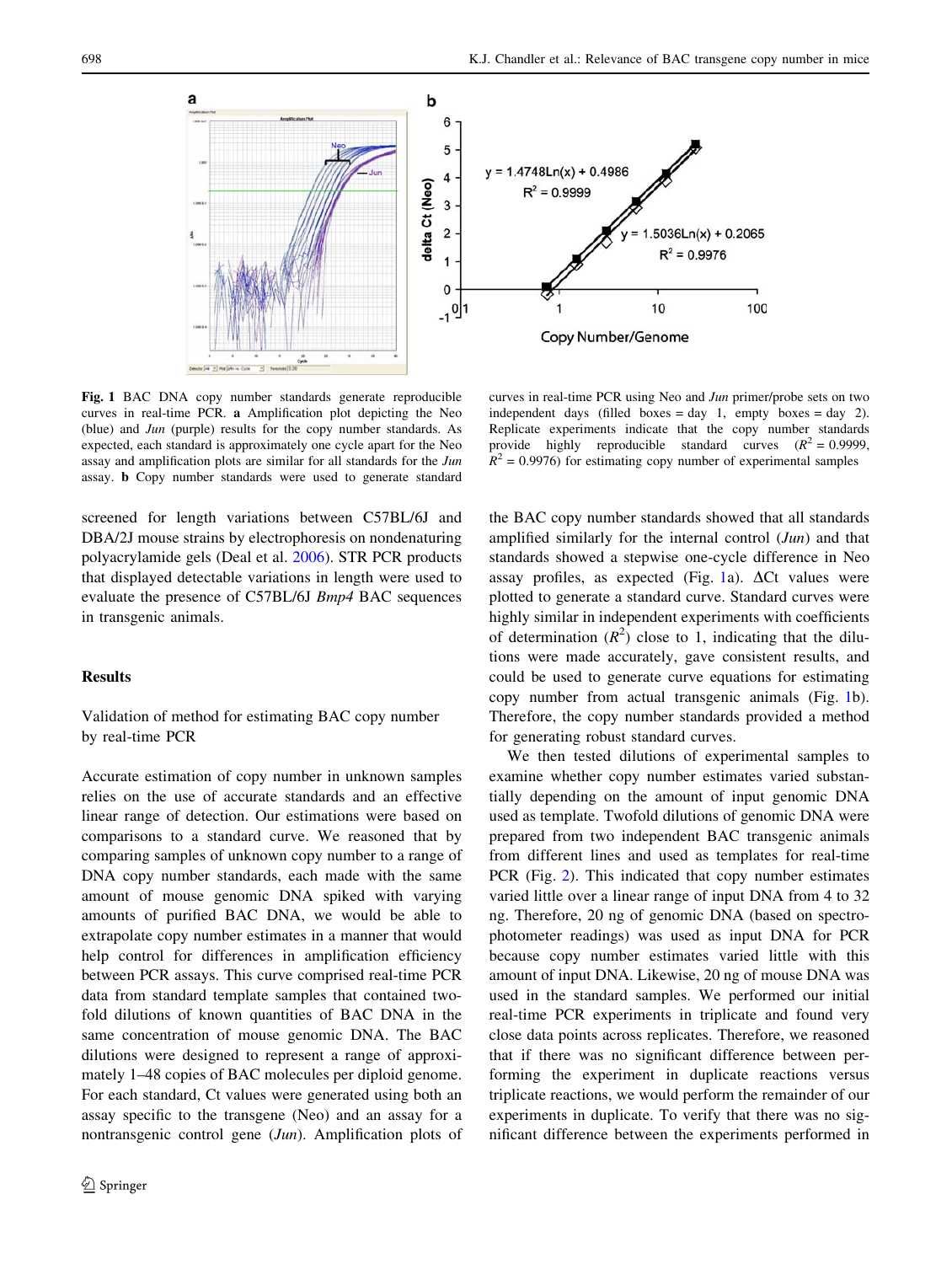<span id="page-6-0"></span>duplicate versus triplicate, we performed a paired  $t$  test on an experiment encompassing 16 individual mice from several lines of varying copy numbers for which triplicateaveraged results were compared to duplicates. We found that results generated by real-time PCR performed in duplicate were not significantly different from results generated by triplicate reactions ( $p > 0.14$ ). Therefore, we performed the bulk of our real-time PCR experiments in duplicate unless otherwise noted.

By fitting  $\Delta$ Ct values from experimental samples to the standard curve equation, we estimated the BAC copy number for a total of 78 transgenic founders (embryos and liveborn mice) and for 317 mice from 26 independent transgenic lines that were established from breeding some of the liveborn founders. We first looked for evidence to confirm consistency of our estimation method across samples. When estimating copy number for multiple transgenic littermates, we found copy number values were generally consistent among littermates within a line. For example, DNA samples isolated from yolk sacs or tails from littermates of independent lines produced similar copy number estimates, with minimal variability between DNA samples within a litter (Fig. [3](#page-7-0)). Lines with the highest copy numbers had sample estimates that fell outside the linear range of our standard curve; not surprisingly, these showed a wider range of copy number estimates (Fig. [3](#page-7-0)b).

Conventional methods for estimating copy number in transgenic lines include quantitative dot-blot hybridization or Southern blot analysis. To further validate the copy number estimates from real-time PCR data, we performed quantitative dot-blot hybridization on genomic DNA samples purified from livers from a limited number of mice



Fig. 2 DNA concentration has little impact on copy number estimates over a wide range of input DNA. DNA samples from two transgenic mice with copy number estimates of 2 (filled box) and 1 (filled circle) were each used to create a twofold dilution series of DNA templates, such that 1–64 ng DNA (total input) from each mouse was subjected to real-time PCR. The amount of template DNA versus copy number estimations indicate that copy number estimations vary little as input DNA ranged from 4 to 32 ng

from six Bmp4 BAC lines (Fig. [4](#page-8-0)) and compared estimates based on dot blots to those generated by real-time PCR using the same individual liver DNA samples (Table [2\)](#page-9-0). To control for differences in amount of input DNA, a control genomic probe was utilized (Fig. [4](#page-8-0)b). Both the dot-blot and the real-time PCR analyses of liver DNA samples were performed in triplicate. Statistical analysis revealed no significant difference between copy number values estimated by traditional dot-blot analysis and values estimated by our real-time PCR methods (paired t test,  $p = 0.74$ ). The average real-time PCR copy number estimates generated from tail DNA samples of multiple transgenic mice within a line (Table [2,](#page-9-0) far right column) were close to the copy number averages estimated by dot blot from two mice. Therefore, the real-time PCR estimation method seemed suitable for application to many DNA samples from tail snips or embryonic yolk sacs.

Because real-time PCR results can be skewed by contaminating materials that adversely affect amplification, we examined our data set for evidence of consistent DNA quality. For 26 transgenic lines, we specifically computed the average copy number estimate for all transgenic animals (317 mice from 26 breeding lines), and we counted all animals having individual estimates that were within twofold of the initial average for the line. (For this, we considered only lines that were clearly segregating only single sites of transgene integration.) All estimates were based on duplicate Neo and Jun PCR reactions. We observed that 291 samples (47 yolk sac and 244 tail DNAs) of 317 DNA samples tested gave copy number estimates that were within this range. A limited number of samples (7 yolk sac and 19 tail DNA samples) gave estimates that were either twofold greater or less than the initial average and were considered poor-quality DNA isolations. These estimates may have been skewed by issues relating to impure DNA template; previous reports state that materials in mouse tail tissue or traces of phenol can inhibit PCR (Burkhart et al. [2002\)](#page-14-0). The majority of both yolk sac and tail DNA samples were within twofold of their line average (291/317). Nevertheless, this was a limited problem that was easily overcome by examining multiple animals for a given transgenic line (Fig. [3\)](#page-7-0). While we also reasoned that our copy number estimates based on single samples should be interpreted with caution, we concluded that this method would still be useful for analyzing copy number trends across many founder animals.

Distribution of copy number across breeding lines and founders

In our laboratory we have generated a number of BAC transgenic embryos and breeding lines as part of our efforts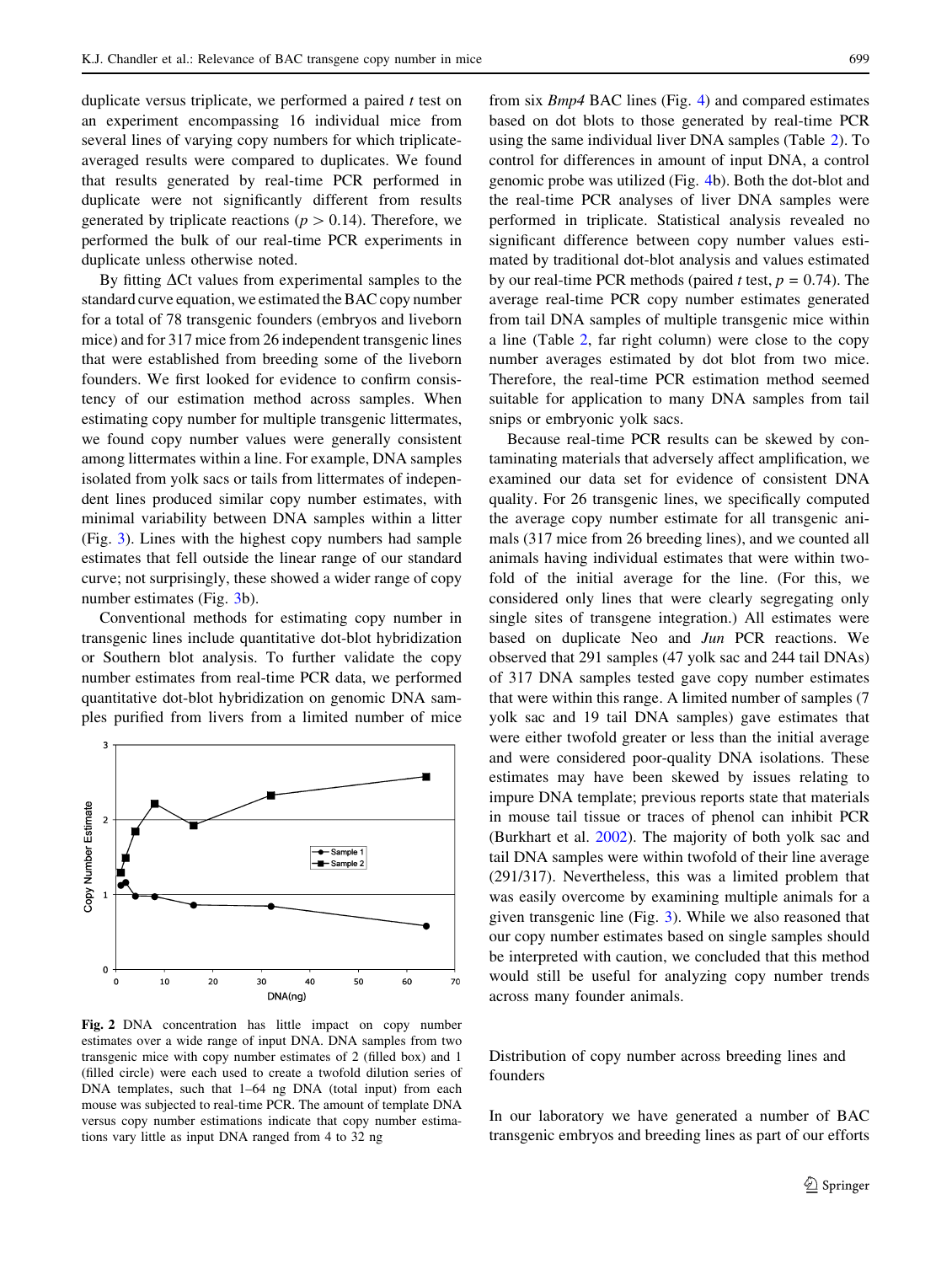<span id="page-7-0"></span>Fig. 3 Copy number estimates are consistent within independent transgenic lines. Shown are copy number estimates from individual mice as determined from yolk or tail DNA samples of multiple progeny from eight independent Bmp4 BAC transgenic lines



to study regulation of the Bmp2 and Bmp4 genes. This involved 11 unique BAC constructs (6 Bmp2 and 5 Bmp4 BACs). While much of our data was based on progeny resulting from germline transmission of transgenes, some of our copy number data were based on DNA from midgestation transient transgenic embryos or liveborn mice generated directly from pronuclear injection. We refer to these as ''transient transgenic'' mice. Upon analyzing copy number estimates for 78 transient transgenic embryos or founder mice and for 26 breeding transgenic lines established from some of the founders, we were able to compile these data and create a distribution of copy number values for each independent founder or average values for each breeding line (Fig. [5\)](#page-9-0). For this analysis, we recalculated copy number estimates for all transgenic lines after excluding the poor-quality DNA samples as defined above. As described below, we found several cases where two independently segregating insertions were clearly derived from one founder animal. In these cases, the separate insertions were considered as separate lines. For each line, samples from at least three mice were used to generate the average copy number value (average number of mice used for each line was 13).

Investigation of copy number in both transient transgenic embryos or mice and breeding lines allowed us to compare all BAC transgene integration events (Fig. [5\)](#page-9-0). This distribution clearly shows that the majority of transient transgenic embryos, liveborn founder mice, and breeding transgenic lines contained one or more transgene copies per genome (Fig. [5\)](#page-9-0). Not unexpectedly, real-time PCR analysis suggested that every breeding line contained one or more transgene copies. Approximately 22% of transient transgenic or founder animals (17/78) were estimated to carry less than one transgene copy per genome, suggesting that many of these animals were probably genetically mosaic for the transgene. However, such founders could often produce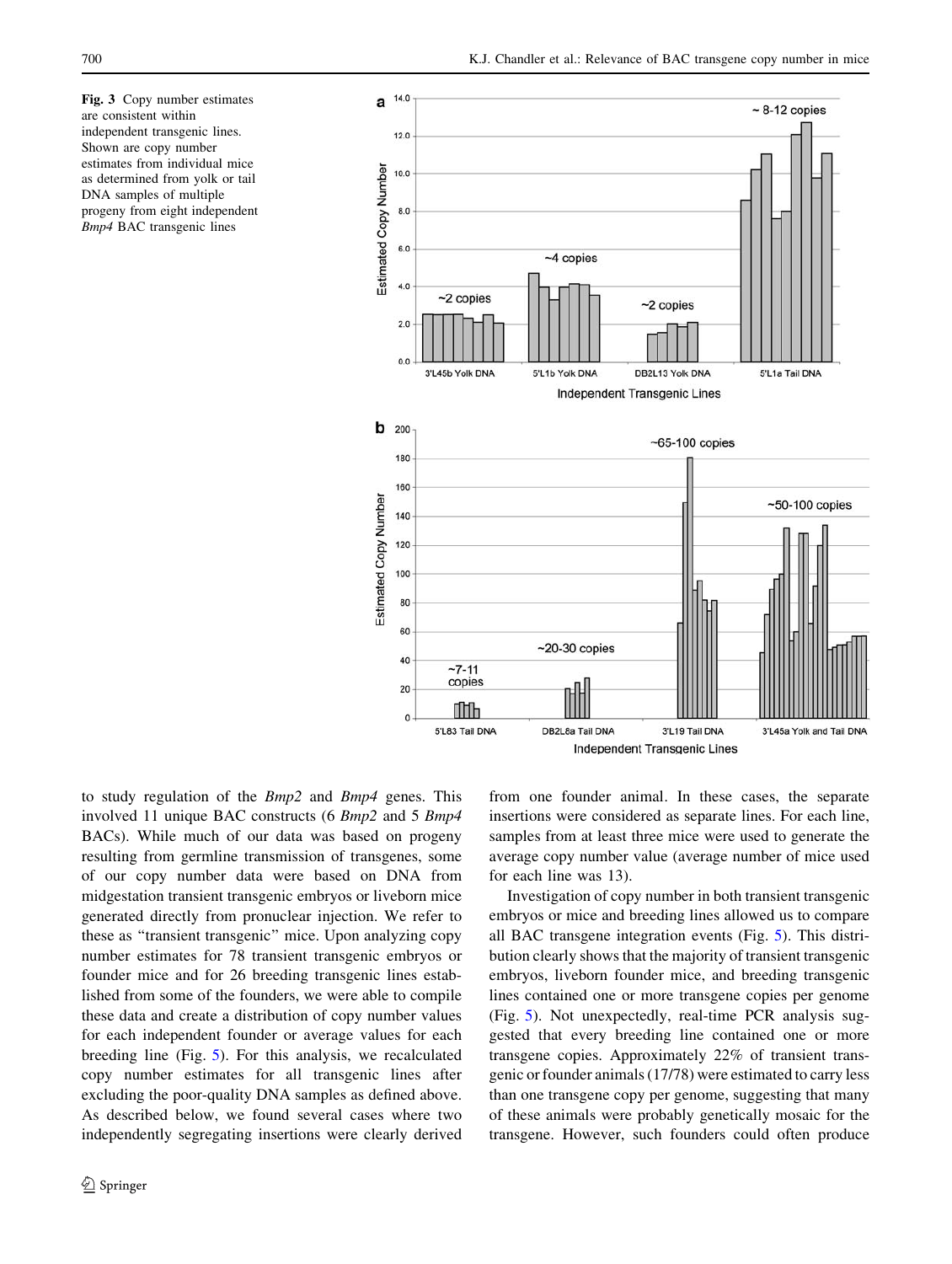<span id="page-8-0"></span>

Fig. 4 Copy number estimation by dot-blot hybridization. a Dot blot hybridized with a BAC transgene-specific probe (IRES- $\beta$ geo). **b** The same dot blot stripped and reprobed with a genomic control probe (mouse  $Gdf6$  3' UTR fragment) to account for differences in input DNA. Standard curve (0–128 copies per diploid genome) and genomic DNA samples were assayed in triplicate. Copy number estimates for genomic DNA samples were derived by comparing the ratio of dot intensities for transgene-specific and control probe hybridizations in standard curve samples spiked with known quantities of pIBGFTet plasmid (see Materials and methods)

transgenic offspring, in some cases with rather high transgene copy numbers (not shown), suggesting that somatic mosaicism in the founder can preclude the ability to predict copy number estimates in their offspring before actually breeding the founder. Although most published reports suggest that BAC transgenes integrate as low copy concatamers (Giraldo and Montoliu [2001;](#page-14-0) Heaney and Bronson [2006;](#page-15-0) Jaenisch [1988](#page-15-0)), 18% of transient transgenic embryos or founders (14/78) had copy number estimates greater than approximately 25 BAC copies per genome. After breeding a subset of founders, 12% (3/26) of established lines also had more than approximately 25 copies, although founder estimates did not always predict the high copy numbers in offspring (see below).

Analysis of copy number in successive generations

Although most transgenic mice made via pronuclear injection have transgene DNA inserted at a single genomic location, integration into two separate, unlinked locations can occur (Fig. [6\)](#page-10-0). As expected, most of our BAC founder animals ( $N = 20$  of 23 bred founders) generated close to 50% transgenic and 50% nontransgenic progeny and copy estimates were similar among transgenic littermates, consistent with a single, stable site of BAC transgene integration in the founder. Our BAC lines are designed to drive lacZ expression during mouse development as a convenient reporter for Bmp2 or Bmp4 expression. Occasionally, when transgenic founders were bred to generate liveborn progeny and/or embryos for XGal staining, we noticed that roughly 75% of progeny were transgene-positive and that there were obviously two different levels of XGal staining intensity (i.e., "strong" vs. "weak"). This was observed for 3 of the 23 founder animals, suggesting that each founder could transmit at least two distinct, unlinked transgene insertions. Pedigree analysis of  $Bmp4$  5' BAC line L1 across two generations confirmed evidence for two independent integration events that segregated independently (Fig. [6](#page-10-0); for clarity, the nontransgenic littermates are not shown; however, 19 of 25 weanlings from two litters were transgene-positive). Interestingly, one integration in this line had approximately ten BAC copies whereas the other integration had four copies. lacZ expression analysis confirmed that embryos generated from stud males containing the ''high-copy'' integration have more robust expression compared with embryos carrying the ''low-copy'' integration (Fig. [6a](#page-10-0)). In addition, the copy number estimate obtained from tail DNA of the pedigree founder was close to two, whereas copy number estimates of multiple progeny strongly suggest that the founder actually carried two integrations that each had more than two copies (copy number estimates from the founder female were determined from two independent tail snips to confirm these results; estimates were 1.8 and 2.6 copies, respectively). Although copy number estimates for the founder and  $F_1$  progeny were different, estimates for successive generations were stable (Fig. [6a](#page-10-0) and data not shown).

Similar to  $Bmp4$  5' BAC L1, pedigree analysis of  $Bmp4$  $3'$  BAC line L45 revealed two independent integration events (Fig. [6](#page-10-0)b). In this case, copy number estimates for the founder female were similar to copy number estimates of the ''high-copy'' integration event. A third founder also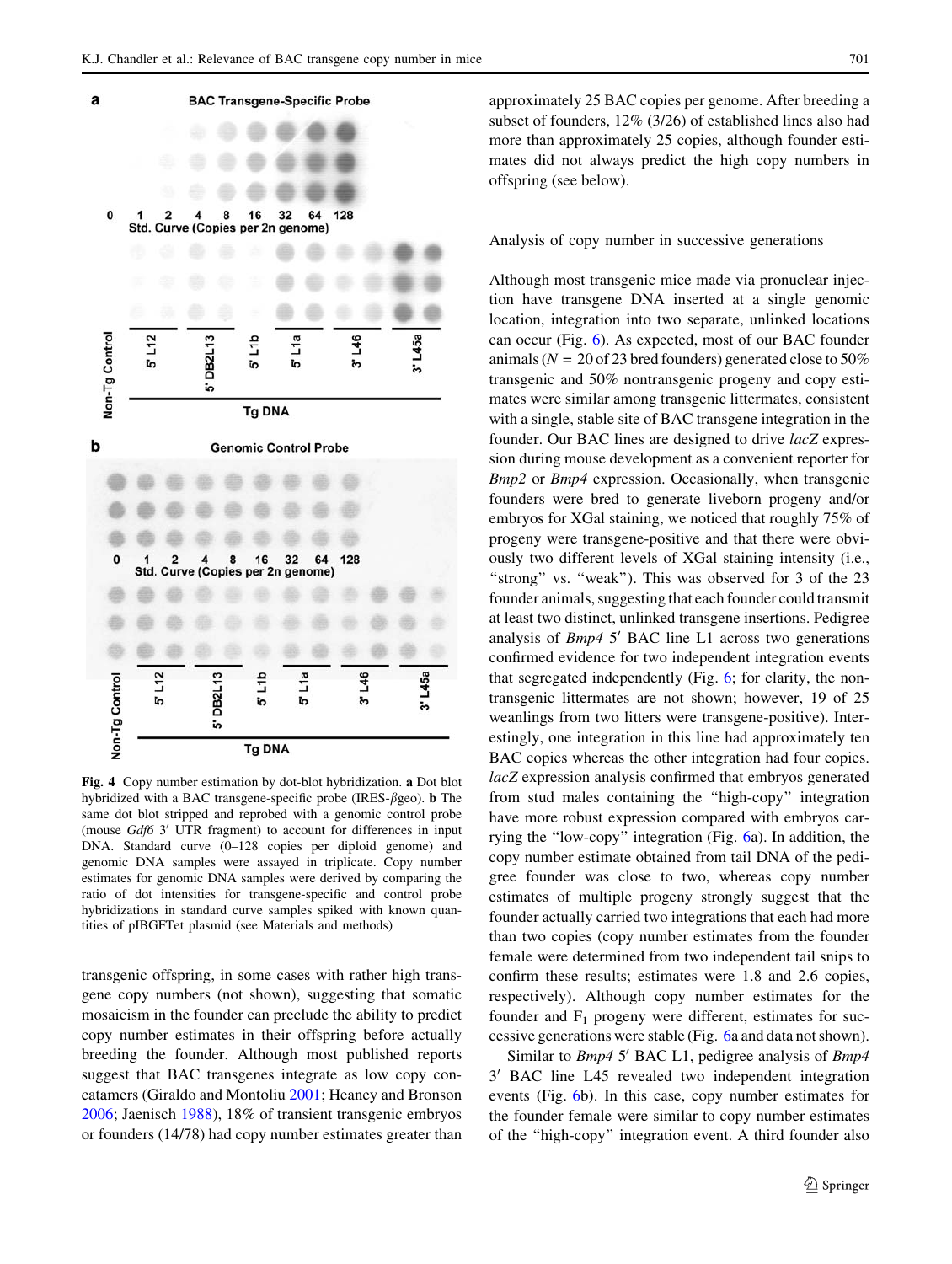<span id="page-9-0"></span>Table 2 Comparison of copy number estimates generated by dot-blot analysis versus real-time PCR (RT-PCR) on Bmp4 BAC transgenic mouse liver DNA samples from individual mice

| Line                  | Mouse          | Dot<br>blot<br>(Liver) | Avg. | RT-PCR<br>(Liver) | Avg. | RT-PCR<br>avg. all<br>samples <sup>a</sup> |
|-----------------------|----------------|------------------------|------|-------------------|------|--------------------------------------------|
| $3'$ L <sub>46</sub>  | 1              | 14                     | 14   | 14                | 12   | 10                                         |
|                       | $\overline{2}$ | 13                     |      | 10                |      |                                            |
| $3'$ L <sub>45a</sub> | 1              | 76                     | 77   | 75                | 83   | 76                                         |
|                       | 2              | 78                     |      | 90                |      |                                            |
| 3' DB2 L13            | 1              | 7                      | 8    | 4                 | 5    | 4                                          |
|                       | 2              | 8                      |      | 5                 |      |                                            |
| $5'$ L12              | 1              | 2                      | 3    | $\overline{2}$    | 3    | 2                                          |
|                       | $\overline{2}$ | 3                      |      | 3                 |      |                                            |
| $5'$ L <sub>1</sub> a | 1              | 22                     | 20   | 15                | 16   | 11                                         |
|                       | 2              | 17                     |      | 16                |      |                                            |
| $5'$ L <sub>1</sub> b | 1              | 5                      | N/A  | 4                 | N/A  | 4                                          |

<sup>a</sup> The average copy number computed from all samples using RT-PCR



Fig. 5 The distribution of variation in copy number across stably breeding lines and transiently generated founder embryos or liveborn founder mice. While the majority of integration events contain 1–25 copies, all animals with estimates of fewer than one copy per genome were founder animals, suggesting somatic mosaicism

transmitted two segregating transgene insertions (not shown). Although these three founders each demonstrated multiple integration events, the majority of breeding founders analyzed (20/23 founders) had no evidence for multiple integrations.

Correlation between increased copy number and increased expression

It has been generally observed that for large transgenes, the correlation between strength of expression and copy

number is more consistent than for small constructs. However, silencing of gene expression has been reported for large transgenes when present in ''high'' copy numbers  $(8-14 \text{ copies})$  (Li et al.  $2000$ ). To ensure staining differences were not due to varying protocols, embryos from different lines were stained for the same amount of time at the same temperature. We found that strength of XGal staining in Bmp2 or Bmp4 BAC transgenics correlated qualitatively with increased transgene copy number, as shown in Fig. [7](#page-11-0), but because we did not measure expression quantitatively, we cannot determine if expression rigidly correlates to copy number in high-copy lines. As previously published,  $3'$  Bmp2-lacZ BAC transgenic embryos display a subset of endogenous Bmp2 expression patterns such as whisker hair shaft, ventral footpads, osteoblast progenitors (bone), intervertebral discs, kidney, pelage hair follicle placodes, midbrain, and interdigital mesenchyme (Chandler et al. [2007\)](#page-14-0). Deletion of a 40-kb segment of  $3'$  Bmp2-lacZ BAC (Del4) results in the tissuespecific loss of BAC-directed lacZ expression in the intervertebral discs and the midbrain (Chandler et al. [2007](#page-14-0)). Bmp2 Del4 transient transgenic embryos show little to no lacZ expression when copy number is low (Fig. [7,](#page-11-0) bottom panel). As copy number increases, so does the apparent strength of lacZ expression. Of note, close inspection of transient transgenic embryo Del4-L41 showed a mosaic pattern of staining (not shown), thus, its overall staining strength appears to be relatively weaker than other embryos of similar copy number (Fig. [7,](#page-11-0) bottom panel). Although expression is decreased in embryos with modest copy number estimates, staining patterns were very similar to those in embryos with very high copy number. For example, Bmp2-lacZ BAC embryo Del4-L25 has expression in limb bones and digits as seen in Bmp2-lacZ BAC embryo Del4-L26, albeit at a significantly reduced level (Fig. [7](#page-11-0), bottom). This transgene also drives expression in hair follicles such that the exterior of the embryo appears strongly stained at higher copy numbers (e.g., L48 and L26 embryos) (Chandler et al. [2007\)](#page-14-0); lower-copynumber embryos had fainter, distinct expression in hair follicles (not shown). Bmp4-lacZ BAC transgenes direct expression faithfully in several tissues where Bmp4 is endogenously expressed (K. Chandler et al, unpublished). For example,  $3'$  Bmp4-lacZ BAC transgenes direct expression in the craniofacial mesenchyme and whisker hair shafts (Fig. [7](#page-11-0), top panel). Both structures are documented sites of Bmp4 expression (Bitgood and McMahon [1995](#page-14-0); Jones et al.  $1991$ ; Liu et al.  $2005$ ). Likewise,  $5'$ Bmp4-lacZ BAC transgenes direct expression in the developing forebrain, choroid plexus, and whisker primordia where Bmp4 is known to be expressed (Fig.7, middle panel) (Bitgood and McMahon [1995;](#page-14-0) Furuta et al. [1997](#page-14-0)). Thus, analysis of lacZ expression in embryos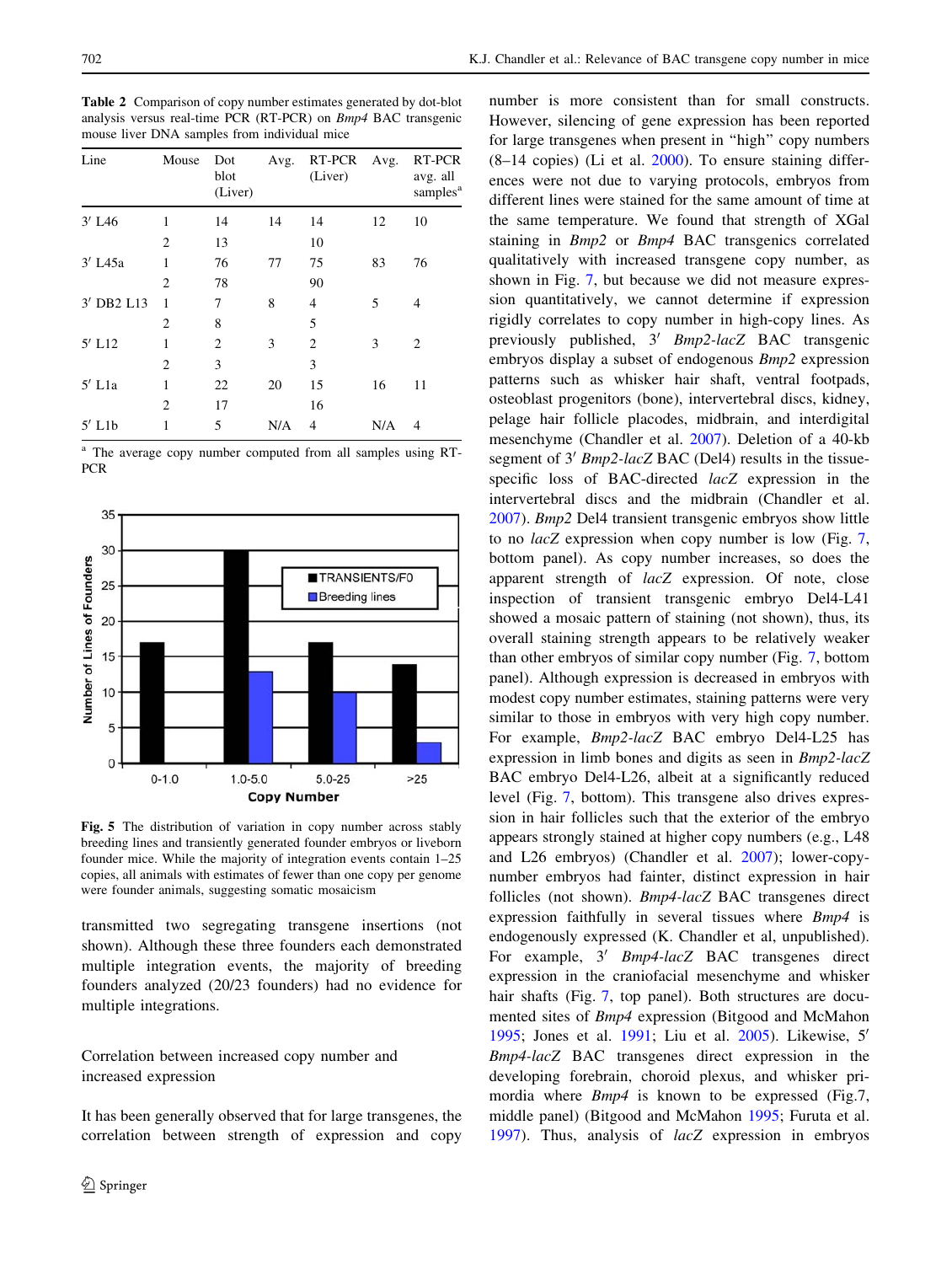<span id="page-10-0"></span>Fig. 6 Pedigree analysis of mice generated from two independent founder mice reveals that in both cases BAC transgenes have inserted in two separate, segregating locations in the genome, as demonstrated by number estimates. In both cases this was supported by an approximately 75% rate of transgenesis in  $F_1$  progeny (nontransgenic littermates not shown). Copy number estimates for individuals are shown in red. Inset images show representative XGal-stained e12.5 embryos characteristic of each independent integration event. a 5' Bmp4 BAC line 1 founder female generated mice with "high" (average  $= 9.5$ ) and "low" (average  $= 3.7$ ) copy number estimates that segregate independently. For the founder, copy number estimates were based on the average of two independent tail biopsies/DNA preps  $(*)$ . **b** 3<sup> $\prime$ </sup> Bmp4 BAC line 45 founder female generated  $F_1$ progeny with "high" (average  $\geq$  48) and "low"  $(average = 2.1) copy number$ estimates that segregate independently



generated from these three transgene constructs clearly showed increasingly robust *lacZ* expression as copy number increased, with no evidence of strong silencing effects with higher copy numbers. In contrast, lines with few transgene copies exhibited markedly reduced or completely absent lacZ expression. Similar trends were observed with no exceptions in a total of 26 breeding lines involving the constructs in Fig. [7](#page-11-0) and in eight additional BAC constructs (data not shown).

## Analysis of BAC transgene integrity

We investigated the possibility that internal deletions within the transgene might have occurred in lines that had minimal or absent expression. Transgenes that are introduced by pronuclear injection typically integrate into the genome as tandem concatamers by a mechanism involving homologous recombination between circularly permuted molecules (Bishop [1996](#page-14-0); Bishop and Smith [1989](#page-14-0); Hamada et al. [1993\)](#page-14-0). Although large molecules can be prone to breakage before integration, and DNA molecules can be randomly broken after entering the cell (Bishop and Smith

[1989](#page-14-0)), leading to insertion of fragmented transgenes, it has been reported that multiple-copy BAC insertions usually have at least one full-length monomer (Chandler et al. [2007](#page-14-0); Gong et al. [2003](#page-14-0)); however, BAC transgene integrity and copy number are not always compared in published studies. One approach to monitor integrity of large transgenes is polymorphic marker analysis (Deal et al. [2006](#page-14-0)). We used this approach to analyze the presence of polymorphic markers across the length of transgenes in 18  $Bmp4$  BAC lines (Fig. [8\)](#page-12-0). This confirmed that multiplecopy BAC transgene integrations most often contain all segments of the transgene that were assayed, suggesting that these lines may have at least one intact copy of the BAC transgene. Twenty simple tandem repeat (STR) polymorphisms, with an average distance of 19 kb between each polymorphism, were assessed within the Bmp4 BAC transgenes. The majority of lines (15/18) were shown to harbor all transgene-specific polymorphisms, suggesting integration of complete BAC molecules (Fig. [8\)](#page-12-0). However, three lines lacked transgene-specific polymorphisms across one portion of the BAC, suggesting that these transgenes integrated into the mouse genome as partial fragments. Therefore, the frequency of lines in which part of the BAC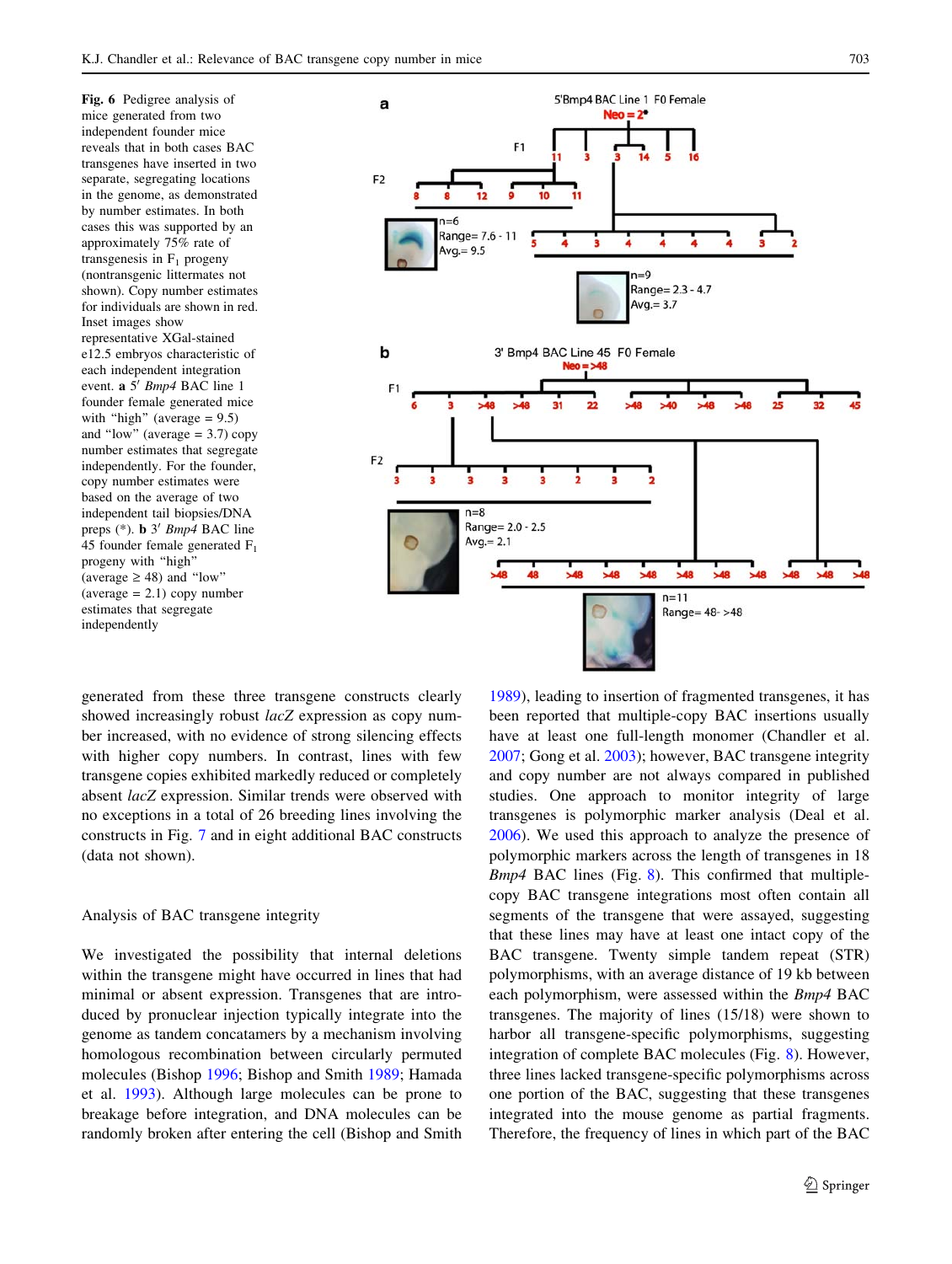<span id="page-11-0"></span>Fig. 7 Xgal-stained embryos generated from three distinct BAC transgene constructs suggest that increasing BAC transgene copy numbers correlates with increased transgene expression. Each row of images represents embryos from a separate BAC construct, arranged by increasing BAC copy number estimates. Top row: e15.5 embryos from independent  $Bmp4$  3' BAC lines. Middle row: e12.5 embryos from independent Bmp4 5'BAC lines. Bottom row: e15.5 Bmp2 deletion-BAC transgenic founder embryos



was inadvertently deleted was 17% (3/18). Expression in two lines with internal deletions,  $Bmp4 5'$  BAC L8b and Bmp4 3' BAC L44, was completely undetectable by XGal stain (data not shown). In addition, pedigree analysis of founder ''L8'' revealed two independently segregating integrations, with one integration containing all BAC markers (line L8a) and the other integration being fragmented (line L8b). Copy number estimates for the "fragmented" lines indicated that each of these lines has an estimated one lacZ copy (Fig. [8\)](#page-12-0). In contrast, copy number estimates for breeding lines with ''intact'' BAC transgenes ranged from more than 3 to more than 48 (Fig. [8\)](#page-12-0). In addition, one founder carrying all BAC markers had a copy number estimate of 2.

In summary, for the 18 BAC lines or founders that we have analyzed for transgene structure, all those with two or more copies  $(N = 15)$  appeared to contain intact transgenes based on sampling for STR polymorphisms occurring at an average of every 19 kb, while those estimated to be singlecopy integrants were each missing part of the transgene  $(N = 3)$ . However, PCR analysis does not definitively address the linear structure of the BACs. To further investigate the integrity of both low-copy and high-copy BAC transgenic lines, we performed Southern blot analysis on high-molecular-weight DNA samples isolated from two individual mice each from a ''low-copy'' Bmp4 BAC line  $(5'$  BAC-L12) and from a "high-copy" *Bmp4* BAC line  $(5'$ BAC-L1A). Each mouse DNA sample was digested with a rare cutting enzyme (MluI) and subjected to pulsed-field gel electorphoresis alongside a digest of purified BAC DNA (Fig. [9a](#page-13-0)). MluI cuts at two distinct locations in the  $5<sup>′</sup>$ BAC and digestion of purified 5' BAC DNA yields two bands (Fig. [9a](#page-13-0)); however, one of the MluI sites is within a CpG island in the Bmp4 promoter. Therefore, in the context of mouse genomic DNA, it is likely that only the promoter MluI site remains unmethylated and is sensitive to MluI digestion. MluI digestion of transgenic mouse DNA should then yield approximately  $235$ -kb fragments from  $5'$  BACs integrated as tandem concatamers. After hybridization of the Southern blot with a transgene-specific probe, bands corresponding with the size of a full-length Bmp4 BAC were visualized (Fig. [9](#page-13-0)b), suggesting that both the low- and high-copy BAC lines shown here most likely contain at least one intact molecule. Of note, two Bmp2 BAC transgene lines previously analyzed by us each had copy numbers of 16 or more and were both shown to contain mostly concatamerized full-length BAC copies by Southern blot analysis (Chandler et al. [2007](#page-14-0)). Taken together, our data support the idea that multiple-copy BAC transgene insertions most likely contain one or more full-length BAC copies.

### Discussion

BAC transgenic mice are increasingly used for biomedical research. However, few studies have addressed issues regarding BAC transgene copy number, integrity, or function across a large population of transgenic mice (Alexander et al. [2004](#page-14-0); Gong et al. [2003\)](#page-14-0). We have taken advantage of the BAC transgenic embryo founders and breeding lines produced in our lab to interrogate the copy number distribution among distinct and independent lines, the relationship between copy number and levels of transgene expression, the integrity of multiple BAC transgenes, and the fidelity of BAC transgenes across successive generations.

Several previous reports are also supportive of our observations. The potential for fragmentation of BAC transgenes prior to integration has been noted previously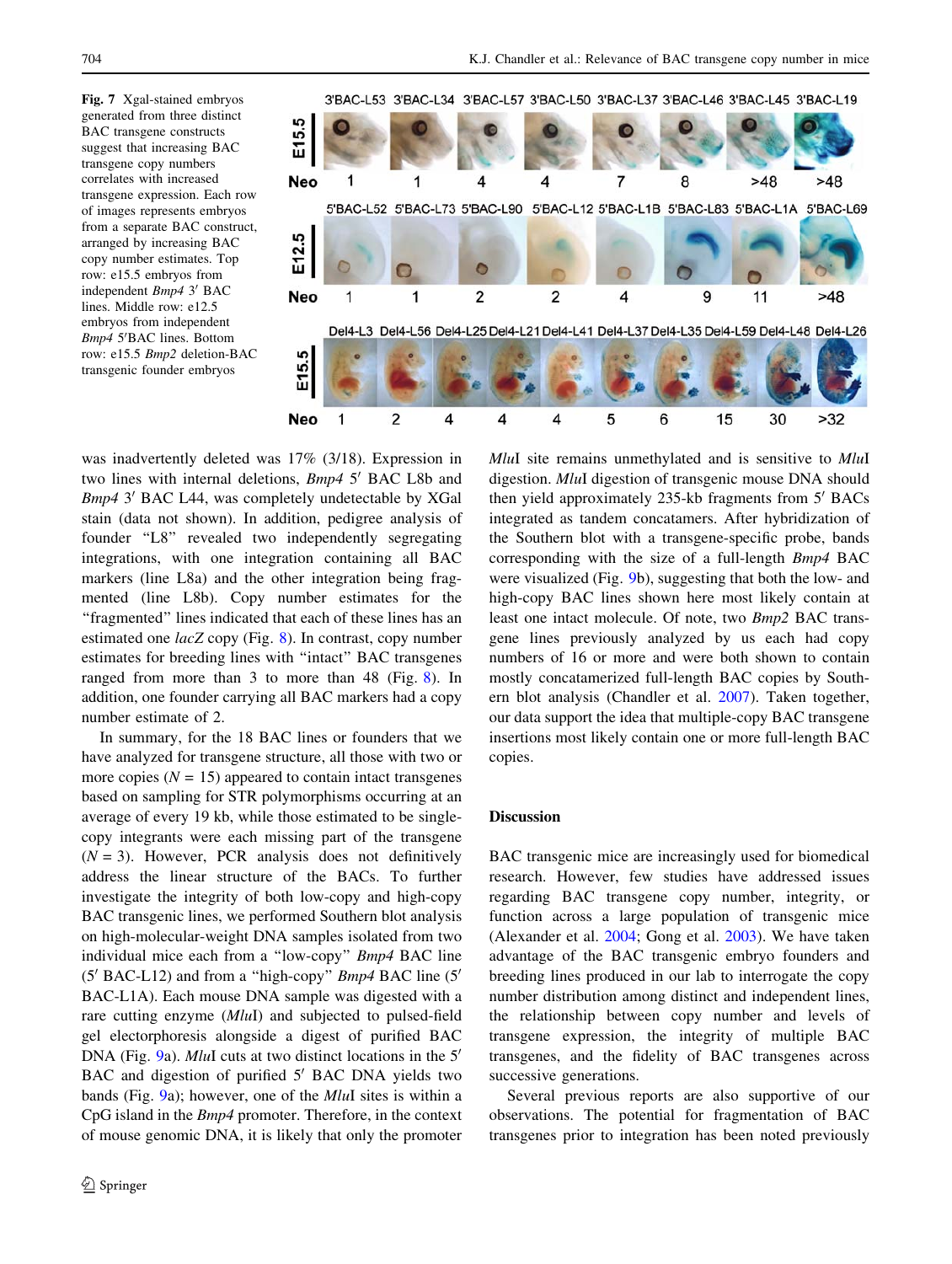<span id="page-12-0"></span>

Fig. 8 Polymorphic marker analysis suggests that transgenic lines that have multiple BAC copies are likely to carry some intact BAC molecules. Polymorphic markers denoted along the length of  $Bmp4.5$ <sup>t</sup> BAC (top right) and  $Bmp4$  3' BAC (top left; scale bar = 20 kb). Shown below each BAC are schematics representing lines for which

all BAC markers are present, suggesting intact BAC transgenes (solid bars) and lines containing fragmented BAC transgenes (interrupted bars). Solid lines indicate the presence of contiguous transgenespecific markers. Open regions indicate loss of transgene-specific markers, and hatched regions indicate regions of potential breakpoints

and can even be used to refine potential cis-regulatory domains in some situations (Deal et al. [2006](#page-14-0)). In a very large set of independently generated BAC transgenic mice (the GENSAT project), Gong et al. ([2003\)](#page-14-0) reported that BAC transgene insertions having multiple copies invariably contained full-length copies as tandem arrays, although copy numbers were not reported for individual lines. In some cases, for conventional transgenes stability of transgene copy number has been followed over time in breeding colonies to document that sporadic loss of transgene copy number can occasionally occur, probably by internal recombinations (Alexander et al. [2004](#page-14-0)). We have no clear examples of loss of copies within our BAC transgenic lines, although we cannot rule out that it might occur sporadically. Monitoring BAC copy number in each breeding generation seems prudent.

The method we used to obtain copy number information on BAC transgenic lines used real-time PCR on phenol/ chloroform-extracted yolk sac or tail biopsy DNA samples and a BAC copy number standard curve. Unlike the method described here, some previous studies describe real-time PCR methods to estimate copy number on liver biopsy DNA samples, which requires killing a transgenic mouse (Ballester et al. [2004](#page-14-0)). Therefore, our method is advantageous for use with valuable transgenic mice (such as founders) for which premature sacrificing is undesirable. In addition, our method estimates copy numbers based on a standard curve of known BAC copy number standards. Many other studies have used the  $2^{-\Delta\Delta Ct}$  method to calculate copy number (Ballester et al. [2004;](#page-14-0) Tesson et al. [2002](#page-15-0)), which requires nearly equivalent PCR efficiencies between the unknown samples and the control. Others have reported that phenol/chloroform-extracted tail DNA samples contain PCR inhibitors (Burkhart et al. [2002](#page-14-0)) or cannot be quantified accurately by UV spectrophotometry due to phenol contamination (Alexander et al. [2004\)](#page-14-0). However, our studies showed generally reproducible copy number estimates from littermates using tail biopsies prepared in this manner. In some instances, we found samples that gave estimates likely to be erroneous. In these cases, the estimates were more than two-fold greater or lower than the average for multiple transgenic littermates. This was observed for both tail and yolk sac DNA samples, and we suspect copy number estimates that fell outside of the twofold threshold were the result of phenolic contamination, PCR inhibitors not removed during extraction, or both. Alternatively, loss of transgene copies could result from recombination events in meiosis, as discussed above. This underscores the need to gather, when possible, multiple data points across transgenic littermates and generations for assessment of copy number in individual transgenic lines.

We showed a strong correlation between increased copy number and increased transgene expression in multiple independent transgenic mice derived from three distinct BAC transgene constructs. As copy number increased, so did the qualitative intensity of lacZ reporter expression, at least for Bmp2 and Bmp4 BACs. On the other hand, others have observed that even for BAC- or YAC-sized constructs, increased transgene copy number may not correlate with increased transgene expression and, in fact, may result in transgene silencing (Heaney and Bronson [2006\)](#page-15-0). Distinct from epigenetic silencing, the sporadic deletion of integrated transgene copies following breeding can clearly reduce transgene expression compared with expression in preceding generations prior to deletion (Alexander et al. [2004](#page-14-0)). Although we did not measure transgenic mRNA or  $\beta$ -galactosidase activity quantitatively, we found no obvious evidence for the silencing of Bmp2 or Bmp4 BAC transgene expression when copy numbers were high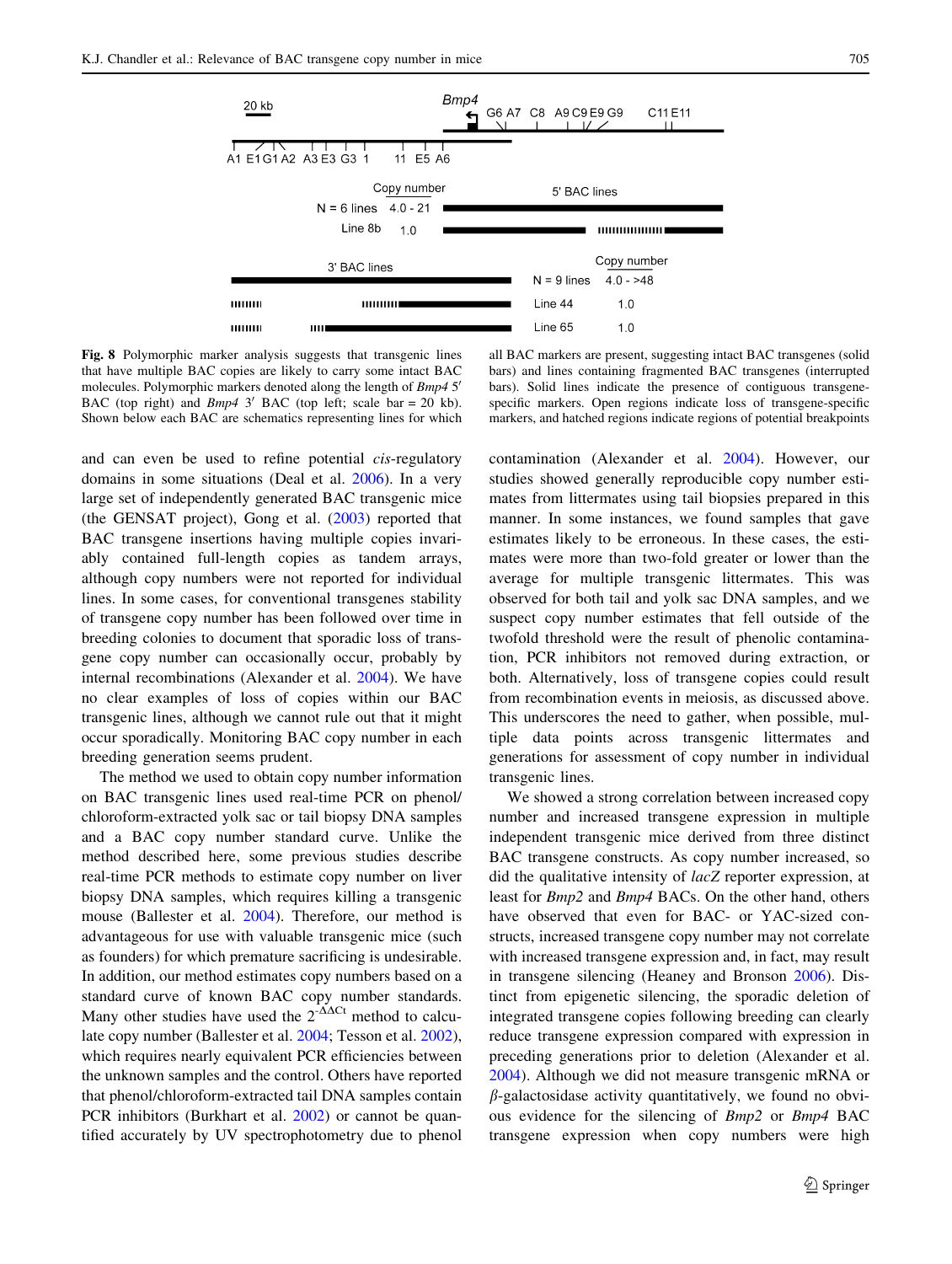<span id="page-13-0"></span>

Fig. 9 Southern blot analysis on high-molecular-weight DNA samples from low-copy (5' L12, average copy number = 2) and high-copy  $(5'$  L1a, average copy number = 11) *Bmp4* BAC lines suggests intact transgene copies. a Image of ethidium bromide-stained pulsed-field gel electrophoresis of agarose-embedded and MluI-digested highmolecular-weight DNA isolated from embryos generated from  $5'$ BAC carrying stables lines (see Materials and methods). Also included are control digestions of purified 5' BAC DNA (50 ng DNA per lane). b Phosphor image of gel shown in a following

(Fig. [7](#page-11-0)). We found that BAC transgenic lines with at least approximately ten copies were ideal for analysis because transgenes were intact and expression of the reporter gene was robust.

Because BAC transgenes are significantly larger constructs compared with conventional transgenes and are more susceptible to fragmentation (Deal et al. [2006](#page-14-0)), it is imperative that the integrity of BAC transgenes is verified. In this article we showed that copy number estimates obtained from real-time PCR methods, coupled with marker genotyping and/or Southern blot analysis, revealed that transgenic lines having at least three copies might contain intact molecules as suggested by polymorphic marker analysis, whereas lines with fewer than two copies often contained only partial BAC fragments. We found that the

Southern transfer and hybridization with radiolabeled probe (IRES- $\beta$ geo cassette). The approximately 110-kb doublet in blot lane 1 represents the expected MluI fragments from purified (unmethylated) 5<sup>'</sup> BAC DNA. In the lanes with transgenic mouse DNA digested with MluI, bands are evident (arrowhead) that are approximately the fulllength size of the 5<sup> $\prime$ </sup> BAC transgenes ( $\sim$ 235 kb) (note that the highcopy line yields stronger bands than the low-copy line). This strongly suggests that one or more copies of transgenes are intact in both the high- and low-copy 5' BAC lines

majority of our BAC transgene lines contained all tested markers, and two lines were confirmed to contain at least one full-length molecule as demonstrated by Southern blot analysis. This is reassuring because of the general concern that BAC transgenes are easily fragmented. However, we still caution that careful preparation and handling of BAC DNA samples used for pronuclear injection is critical for efficient transgenesis.

Like smaller transgenes, it has been suggested that BACs typically incorporate in the genome as one to five copy concatamers within a single locus of the genome (Giraldo and Montoliu [2001;](#page-14-0) Heaney and Bronson [2006](#page-15-0); Jaenisch [1988](#page-15-0)). Our data showed that 50% of transgenic lines had between one and five copies, and most lines had only single sites of transgene integration. However, we also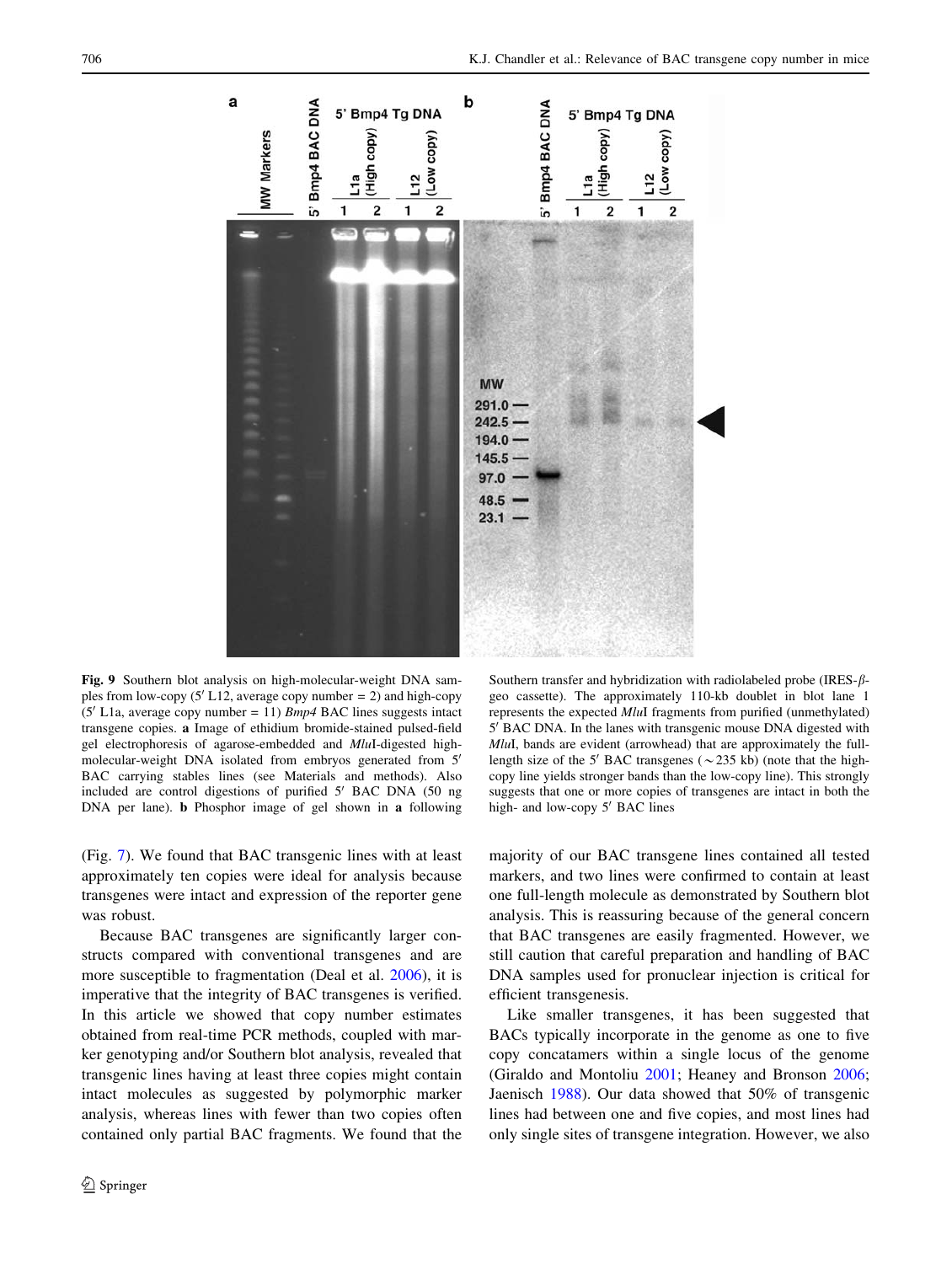<span id="page-14-0"></span>identified multiple lines that each had copy number estimates greater than approximately 48 or more. Although we are cautious in considering the raw values for these lines as definitive because they were outside the boundaries of our real-time PCR standard curve samples, one line repeatedly produced copy number estimates of nearly 100 (average copy number = 96; standard deviation  $[SD] = 28$ ;  $n = 38$ ) and an additional line had an average copy number of 76  $(SD = 29; n = 22)$ . Analysis of a limited number of DNA samples from the latter line  $(3'$  BAC-L45A) by dot-blot hybridization corroborates this estimate (average copy number = 77;  $n = 2$ ). To our knowledge these are the largest BAC copy number estimates ever reported in transgenic mice.

In addition, three transgenic founders transmitted two independent integration events, suggesting that BAC transgenes sometimes integrate in more than one loci of the genome at a reasonably high frequency. Analysis of lines having more than one integration event revealed that the independently segregating integrations often had distinct copy numbers in successive generations. Because we found that increased copy number strongly correlated with increased expression but also found that independent integrations often harbor distinct copy numbers, it is imperative that transgenic lines bred for successive generations are carefully characterized by analyzing copy number in multiple  $F_1$  progeny to prevent the loss of valuable integration during subsequent breeding or expression data in  $F<sub>2</sub>$  progeny. In addition, the analysis of copy number in founders should be approached with caution without confirmation in  $F_1$ progeny because of the possibility of mosaicism or multiple integration events that cannot be resolved unless the transgene is passed through the germline.

In closing, we presented a quick and reliable method for estimating copy number in BAC transgenic lines that has shown to be useful in characterizing multiple lines by analysis of limiting amounts of DNA. These methods are applicable to transient transgenic founder embryos and where limited tissue is available for DNA extraction (e.g., yolk sacs), albeit with the above caveats. To help reduce costs of reagents, we reduced TaqMan reaction volumes from 20 to 10 µl and used phenol/chloroform extractions to isolate DNA in place of kit-based methods. Finally, we have provided evidence for the importance of evaluating copy number across multiple progeny from BAC transgenic lines and have demonstrated the increased likelihood that multiple copy integrations typically contain one or more full-length BAC transgenes. We suspect these observations and techniques may be valuable to investigators as the demand for BAC transgenic mice increases.

Acknowledgments The authors thank the Vanderbilt CHGR DNA Resources Core for real-time PCR assistance and TaqMan probe/ primer design; Jeff Smith and Kevin Bradley for assistance in identification of STR markers within the Bmp4 BAC intervals; Jeff Innis and Maureen Gannon for helpful discussions on the manuscript; Nyk Reed for reading the manuscript; and Will Bush for statistical analysis and assistance. Kelly J. Chandler was supported by NIH Genetics Training Grant 1T32GM62758-03. Ronald L. Chandler was supported by NIH Developmental Biology Training Grant 5T32HD07502-08. Douglas P. Mortlock was supported by NIH Grants 1R01HD47880-01 and 5R01AR049529-04. Transgenic mice were generated by the Vanderbilt University VCSCV Transgenic Mouse and ES Cell Shared Resource, which is supported by the Vanderbilt Cancer, Diabetes, Kennedy, and Vision Centers. The authors acknowledge the use of the VUMC CHGR DNA Resources Core Facility.

### References

- Alexander GM, Erwin KL, Byers N, Deitch JS, Augelli BJ, et al. (2004) Effect of transgene copy number on survival in the G93A SOD1 transgenic mouse model of ALS. Brain Res Mol Brain Res 130:7–15
- Ballester M, Castello A, Ibanez E, Sanchez A, Folch JM (2004) Realtime quantitative PCR-based system for determining transgene copy number in transgenic animals. Biotechniques 37:610–613
- Bishop J (1996) Chromosomal insertion of foreign DNA. Reprod Nutr Dev 36:607–618
- Bishop JO, Smith P (1989) Mechanism of chromosomal integration of microinjected DNA. Mol Biol Med 6:283–298
- Bitgood MJ, McMahon AP (1995) Hedgehog and Bmp genes are coexpressed at many diverse sites of cell-cell interaction in the mouse embryo. Dev Biol 172:126–138
- Burkhart CA, Norris MD, Haber M (2002) A simple method for the isolation of genomic DNA from mouse tail free of real-time PCR inhibitors. J Biochem Biophys Methods 52:145–149
- Chandler RL, Chandler KJ, McFarland KA, Mortlock DP (2007) Bmp2 transcription in osteoblast progenitors is regulated by a distant  $3'$  enhancer located 156.3 kilobases from the promoter. Mol Cell Biol 27:2934-2951
- Copeland NG, Jenkins NA, Court DL (2001) Recombineering: a powerful new tool for mouse functional genomics. Nat Rev Genet 2:769–779
- Deal KK, Cantrell VA, Chandler RL, Saunders TL, Mortlock DP, et al. (2006) Distant regulatory elements in a Sox10-beta GEO BAC transgene are required for expression of Sox10 in the enteric nervous system and other neural crest-derived tissues. Dev Dyn 235:1413–1432
- DiLeone RJ, Russell LB, Kingsley DM (1998) An extensive 3' regulatory region controls expression of Bmp5 in specific anatomical structures of the mouse embryo. Genetics 148:401– 408
- Furuta Y, Piston DW, Hogan BL (1997) Bone morphogenetic proteins (BMPs) as regulators of dorsal forebrain development. Development 124:2203–2212
- Giraldo P, Montoliu L (2001) Size matters: use of YACs, BACs and PACs in transgenic animals. Transgenic Res 10:83–103
- Giraldo P, Rival-Gervier S, Houdebine LM, Montoliu L (2003) The potential benefits of insulators on heterologous constructs in transgenic animals. Transgenic Res 12:751–755
- Gong S, Zheng C, Doughty ML, Losos K, Didkovsky N, et al. (2003) A gene expression atlas of the central nervous system based on bacterial artificial chromosomes. Nature 425:917–925
- Hamada T, Sasaki H, Seki R, Sakaki Y (1993) Mechanism of chromosomal integration of transgenes in microinjected mouse eggs: sequence analysis of genome-transgene and transgenetransgene junctions at two loci. Gene 128:197–202